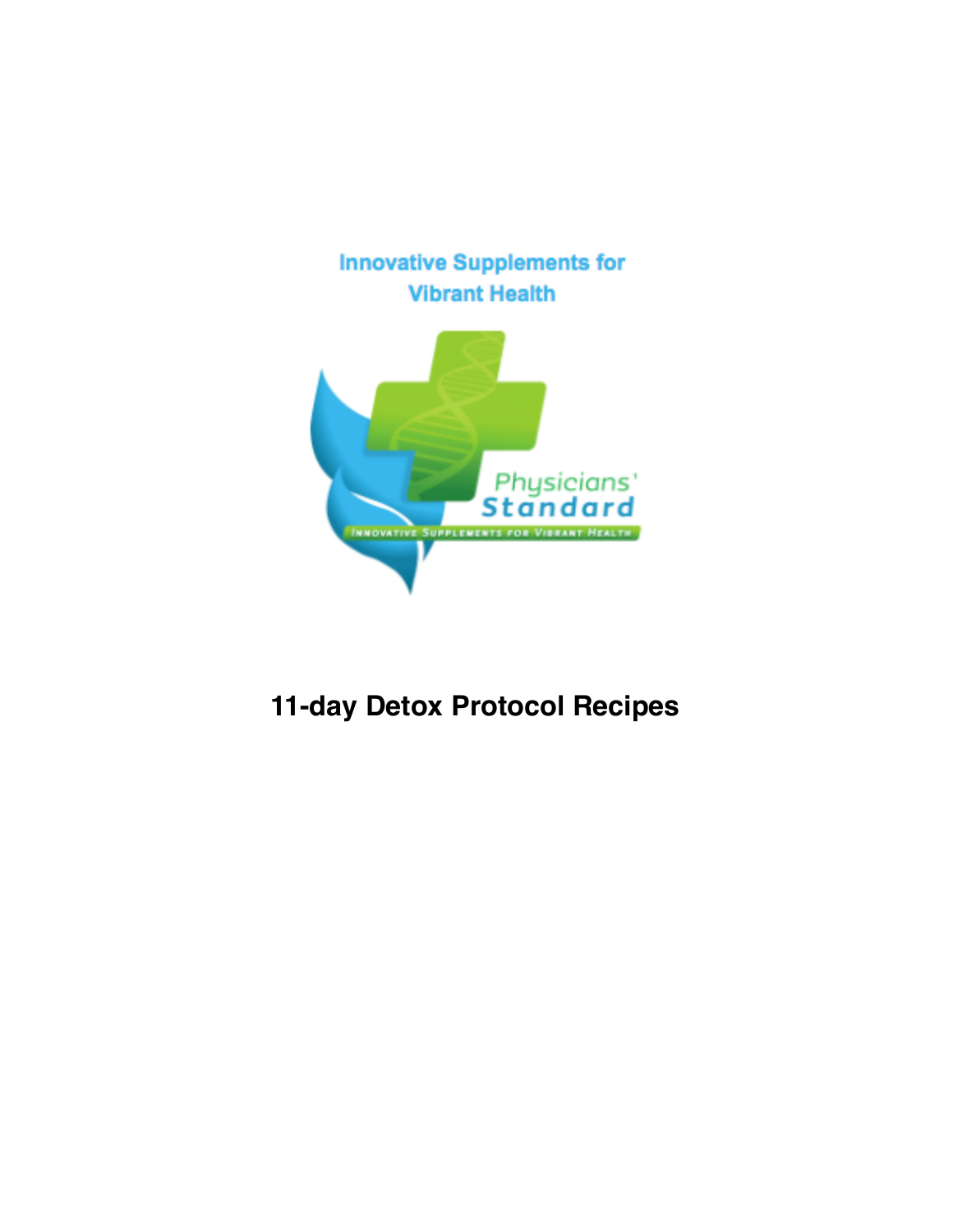# **Poultry**

## **Grilled Chicken & Garlic Mashed Turnips**

For 4 servings: 3 lb.. of chickens (breasts, legs, or thighs) 2 tablespoons chopped fresh basil 1/4 cup fresh lemon juice 3 cups diced turnip 2 cloves garlic, minced 3 tablespoons olive oilSalt

Combine chicken, basil, lemon juice and olive oil in a large bowl and toss together. Refrigerate and let marinate 2 hours. The marinated chicken may also be baked for about 50 to 60 minutes at 425°, or until cooked through.

Cook turnip cubes and garlic cloves in boiling water 15 min or until soft. Mash turnips or (can use food processor), then add olive oil and salt.

#### **Chicken Lettuce Wraps Ingredients For the Chicken:**

1 1/2 pounds skinless, boneless [chicken breasts,](http://www.foodterms.com/encyclopedia/chicken/index.html) diced 1 teaspoon toasted sesame oil **For the Stir-Fry:** 3 [cloves garlic](http://www.foodterms.com/encyclopedia/garlic/index.html), minced 1 teaspoon minced peeled ginger 1 jalapeño pepper, seeded and minced 4 scallions; 2 minced, 2 cut into 1-inch pieces Kosher salt 3/4 cup diced water chestnuts Small [lettuce leaves,](http://www.foodterms.com/encyclopedia/lettuce/index.html) for serving

## **Rosemary Lemon Chicken**

1 pound skinless, boneless chicken breast 2 tablespoons Extra Virgin olive oil ¼ cup lemon juice 2 cloves garlic, pressed

¼ cup fresh rosemary, minced

½ teaspoon Celtic sea salt

- 1. In a medium bowl, combine olive oil, lemon juice, garlic, rosemary and salt
- 2. Rinse chicken breasts, pat dry and place in an 7x11 in baking dish
- 3. Pour marinade over chicken, cover and refrigerate for at least 30 minutes or up to 6 hours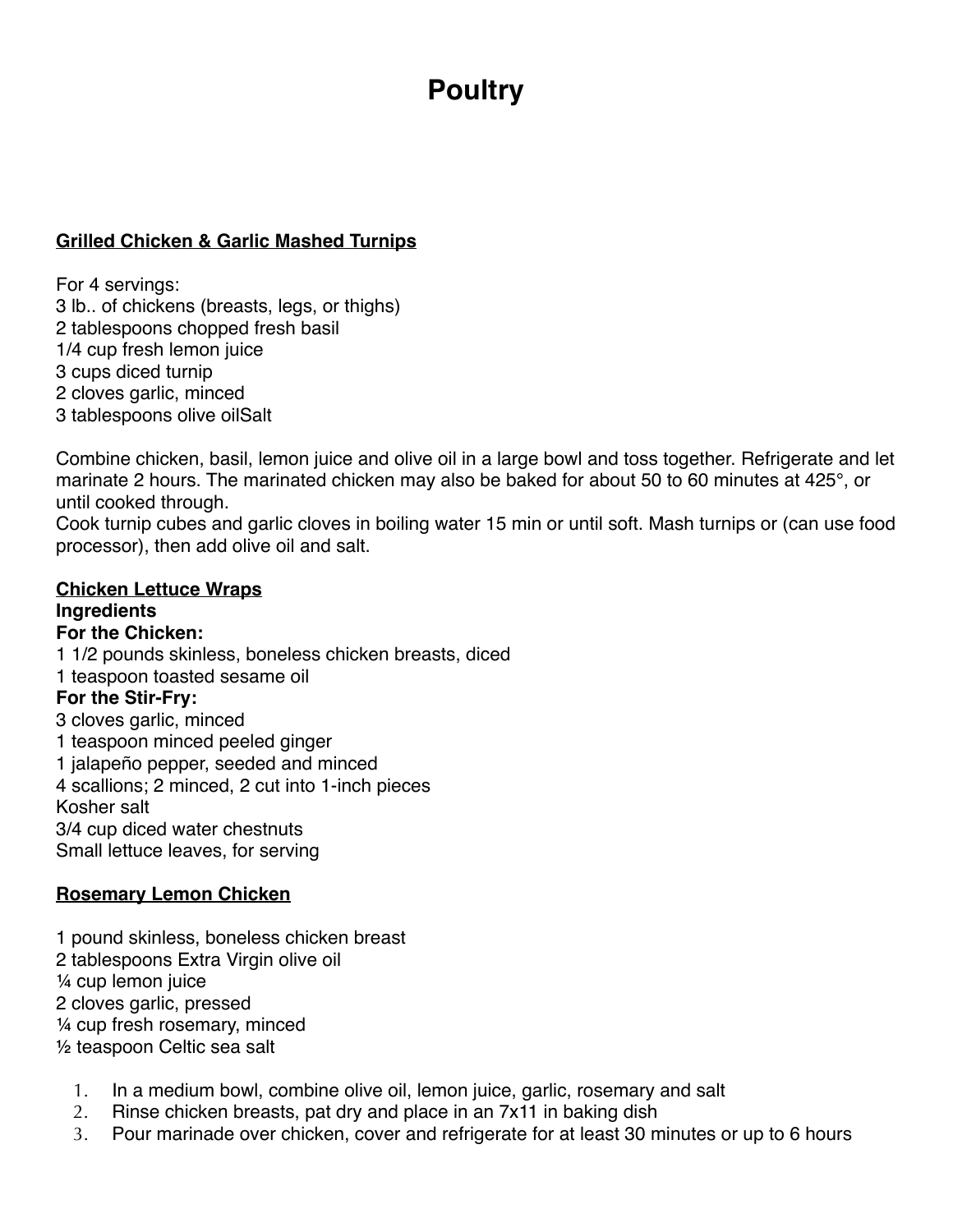- 4. Heat grill and cook chicken for 5-7 minutes per side until browned and cooked in the center
- 5. Serve

## **Tasty "Breaded" Chicken Strips**

Take 2 or 3 boneless, skinless chicken breasts and cut into chicken-finger sized strips.

Mix together: 2-3 Tbsp Ground Flax Seeds 2-3 Tbsp Ground Almonds 1 tsp Italian Spices Salt & Pepper to taste

Dip the chicken strips in the mixture to coat them thoroughly (either in a bowl/dish or in a plastic ziploc bag).

Place chicken strips on a non-stick pan or stoneware pan. Bake at 425F for 20 minutes.

# **Easy Breakfast**

2 Eggs - prepared to your preference 1/2 Avocado Salsa of your choice (low sugar content and no fruit) 2 Strips of Turkey Bacon

# **Chipotle's Chicken Marinade**

- 1 (2 ounce) package dried ancho chiles
- 1 (7 ounce) can chipotle pepper in adobo sauce (discard chipotle pepper, skim out seeds)
- 1 teaspoon black pepper
- 2 teaspoons cumin powder
- 2 tablespoons fresh oregano, chopped
- 6 cloves garlic
- 2 teaspoons salt
- 1 red onion, quartered
- 1/4 cup oil (canola/vegetable/olive)
- 1 whole boneless, skinless naturally raised chicken (about 3 lb., thighs work well too)

Soak dry chilies overnight in water, until soft. Remove seeds.

Add chilies and rest of the ingredients in blender or food processor. Puree until smooth. Stab chicken with fork to let the marinade soak in. If you're marinating overnight, you won't need to stab it too much. If you're marinating for an hour, stab it all over!

Spread marinade over chicken, refrigerate for one hour or up to overnight.

After marinating, grill on medium high on an indoor grill where the chicken can be pressed flat.

## **Lemon Chicken and Artichoke Hearts**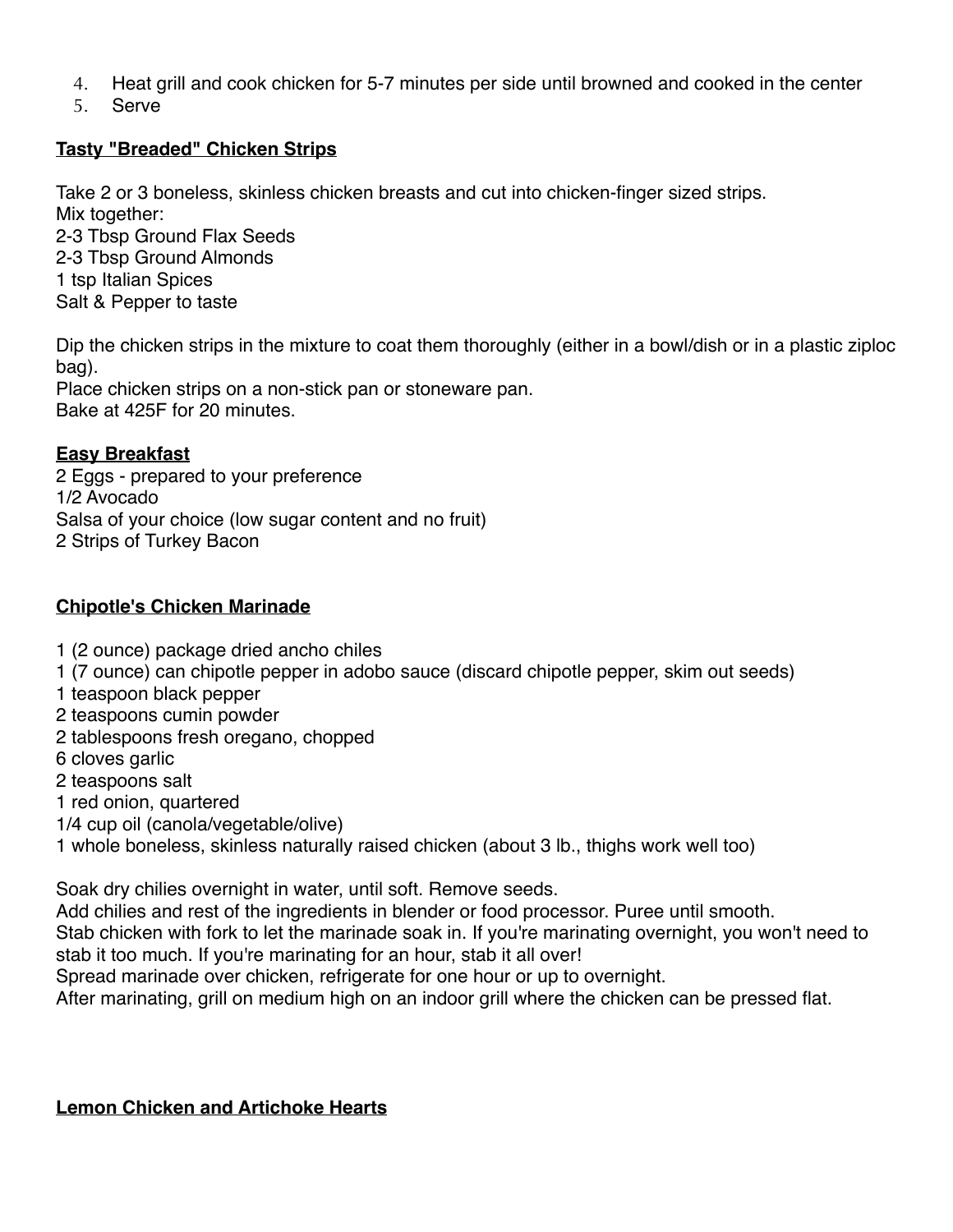2 tablespoons olive oil 1/2 medium yellow onion, finely chopped 3 medium garlic cloves, thinly sliced 1 1/2 pounds boneless skinless chicken meat, large dice 1 1/2 cups quartered artichoke hearts (canned or jarred - not frozen) 2/3 cup dry white wine 1/3 cup water 1 teaspoon freshly squeezed lemon juice 1/2 cup lightly packed thinly sliced basil leaves 1 teaspoon lemon zest

## **Directions**

Heat oil in a large frying pan over medium-high heat. When it shimmers, add onion and garlic, season with salt and freshly ground black pepper, and cook until golden, about 4 minutes. Add chicken and cook, stirring rarely, until well browned on all sides, about 5 minutes. Add artichoke hearts and cook until slightly broken down, about 3 minutes.

Add wine, water, and juice and scrape the bottom of the pan to incorporate any browned bits. Cook until alcohol smell is cooked off and sauce is slightly reduced, about 5 minutes. Remove from heat, stir in basil and lemon, and serve.

## **Turkey Roll Ups**

2 teaspoons homemade Mayonnaise 8 slices turkey breast 2 large [red leaf lettuce](http://www.foodterms.com/encyclopedia/red-leaf-lettuce/index.html) leaves, spines removed, torn into 8 pieces 1/4 large English cucumber, seeded and cut into 3-inch long sticks 1/4 large [red pepper,](http://www.foodterms.com/encyclopedia/red-pepper/index.html) sliced 8 large basil leaves

## **Directions**

Lay a slice of turkey on a plate or cutting board. Spread a 1/2 teaspoon of the homemade mayonnaise mixture widthwise along the turkey about 2 inches from the end of the slice. Place a piece of lettuce on top, then a couple of sticks of cucumber and slices of red pepper. Top with a basil leaf and roll it all up in the turkey slice.

## **Quinoa-Stuffed Squash**

4 (1-pound) golden nugget squashes Cooking spray 2 (4-ounce) links hot turkey Italian sausage, casings removed 1/2 cup finely chopped carrot \$ 1/2 cup finely chopped onion \$ 2 garlic cloves, minced 1/2 cup water 2 cups cooked quinoa 2 tablespoons chopped fresh parsley 1/2 teaspoon chopped fresh thyme 1/4 teaspoon kosher salt 1/4 teaspoon black pepper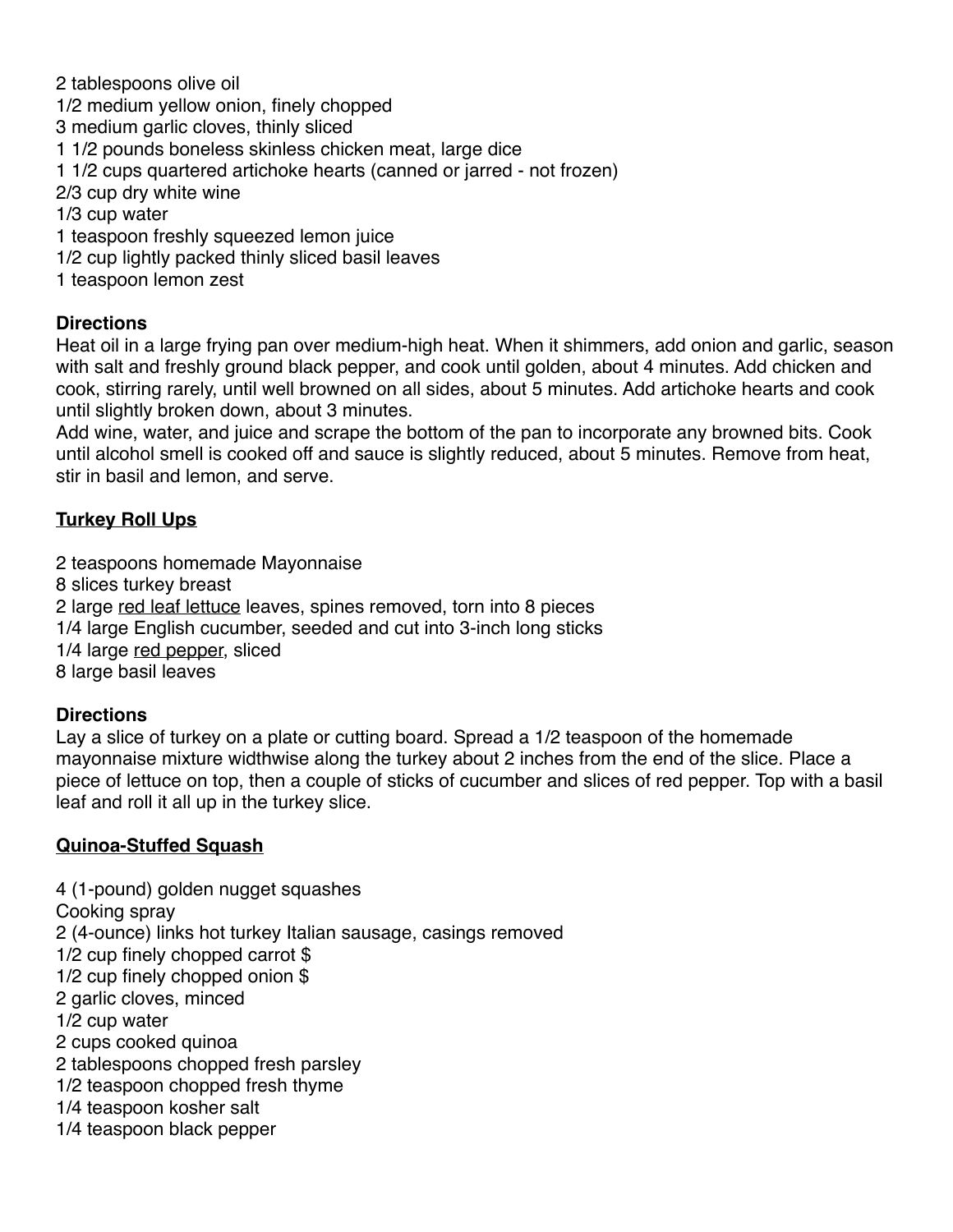# **Preparation**

- 1. 1. Cut the top quarter off each squash; reserve tops. Discard seeds. Arrange squashes, cut sides down, in 2 (11 x 7-inch) baking dishes. Fill each dish with 1-inch of water; microwave 1 dish at HIGH 15 minutes. Remove dish; repeat with remaining dish. Cool.
- 2. 2. Preheat oven to 350°.
- 3. 3. Heat a large skillet over medium-high heat. Coat pan with cooking spray. Add sausage; sauté 5 minutes or until browned, stirring to crumble. Remove sausage with a slotted spoon. Add carrot, onion, and garlic to drippings in pan; sauté 2 minutes, stirring frequently. Stir in 1/2 cup water; bring to a boil. Reduce heat to medium; cover and cook 8 minutes or until carrot is tender.
- 4. 4. Combine sausage, carrot mixture, quinoa, parsley, thyme, salt, and pepper; stir. Stuff about 1 cup quinoa mixture in each squash. Arrange stuffed squashes in a broiler-safe baking dish, and place tops in dish. Bake at 350° for 20 minutes or until thoroughly heated. Remove from oven.
- 5. 5. Preheat broiler to high.
- 6. 6. Broil squashes 4 minutes or until cheese is golden.

# **Turkey Bolognese with Spaghetti Squash**

2 tablespoons extra-virgin olive oil 1 medium yellow onion, diced small 2 small celery stalks, diced small 3 garlic cloves, minced 1 pound ground turkey breast or chicken breast 2 cups crushed tomatoes (from a 28-ounce can, Italian style or plain) Red-pepper flakes (optional) Coarse salt and ground pepper 1/2 teaspoon of dried basil, oregano, and thyme each 6 cups Roasted Spaghetti Squash

## Squash

Heat oven to 400 F. Slice squash in half lengthwise and scoop out seeds. Drizzle halves with the olive oil and season with salt. Place squash cut side down on baking sheet and roast until tender, 45-50 minutes. Use a fork to scrape out "spaghetti."

## Sauce

Add 1 tablespoon oil to skillet to a large nonstick skillet. Add onion, celery, and garlic and cook until vegetables are tender, 15 minutes. Transfer to a medium bowl.Add 1 tablespoon oil and turkey to skillet and cook, breaking up meat with a wooden spoon, until almost cooked through, 5 minutes. Add vegetables, tomatoes, and pinch of red-pepper flakes, if using, to skillet and bring to a simmer; cook until turkey is cooked through and sauce is thickened, 5 minutes. Season with salt and pepper.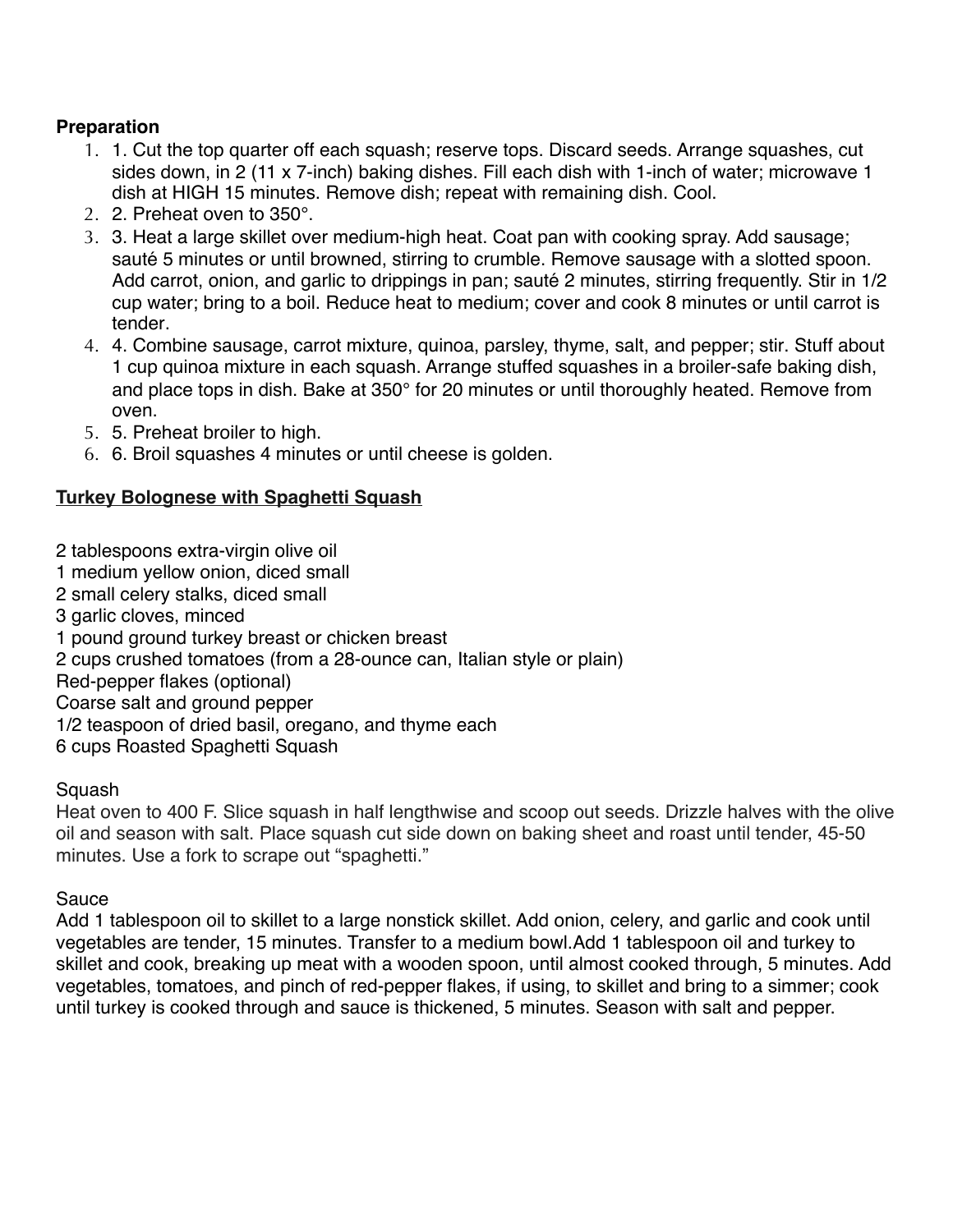# **Beef & Lamb**

#### **Steak with Ginger Sauce and Quinoa Tabbouleh**

**SteakGinger GarlicChili** Lemon Juice

Quinoa Tabbouleh 1/2 cup uncooked quinoa 3 cups fresh parsley 1/2 cup fresh mint leaves 10 cherry tomatoes 1/2 cucumber 1 red onion 1/2 cup fresh lemon juice 4 tablespoons olive oil Salt and pepper

Make the sauce for the steak with grated ginger and chili,olive oil and lemon juice - just mix it together. Cook the steak to your liking and serve it sliced, drizzled with the sauce. Cook quinoa as directed, rinsing well. Chop tomatoes and cucumber, then finely chop parsley, mint, and onions. Add all ingredients to a mixing bowl and mix away!

## **Stuffed Peppers with Beef and Millet**

For 2 servings: 1/2 pound minced beef 1/5 cup of uncooked millet 2 red bell peppers (halved length wise and discard seeds) 1 tomato (chopped) 1 egg (lightly beaten) 1 large onion (finely chopped) 3 garlic cloves (finely chopped) 1 chili (finely chopped) 3 tablespoons olive oil 1/4 teaspoon salt1/4 teaspoon pepper 1 tablespoon dried basil

1 tablespoon dried parsley

Cook the millet as directed. Cook the onions, garlic, chilies and tomato with 1 tablespoon olive oil in a pan for 3 minutes. Now add the meat and cook until no longer pink.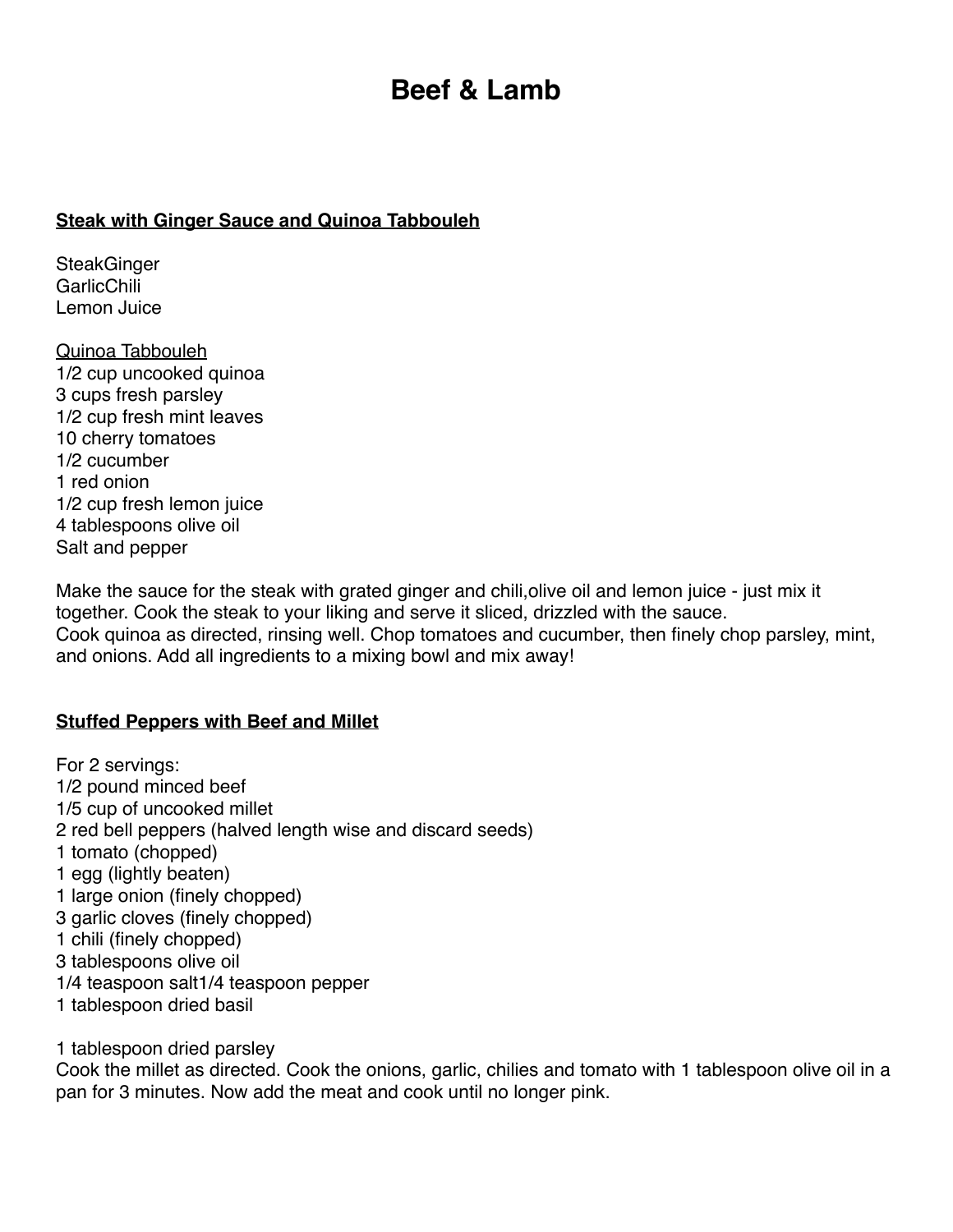Add the meat mixture, millet, and all other ingredients except red peppers to a bowl and mix it up. Pack the mixture into the red pepper halves. Bake at 350F for 30 minutes or until peppers are tender.

# **Grilled Eggplant and Lamb Medallions with Rosemary Aioli**

1 eggplant, about 1 pound, cut into 8 1-inch slices 8 ounces lamb tenderloin, cut into 8 1-ounce medallions Salt and pepper Olive oil

## **Rosemary Aioli:**

1/2 cup prepared or homemade mayonnaise 1 tablespoon minced garlic 2 tablespoons finely chopped fresh rosemary Salt and pepper Fresh rosemary sprigs Black pepper for rim

#### **Directions**

Preheat the grill. For Rosemary Aioli: In mixing bowl, combine the mayonnaise, garlic and rosemary and blend until incorporated. Season with salt and pepper. Set aside.

For eggplant and lamb: Rub each piece lightly with the olive oil to prevent from sticking to the grill. Season with salt and pepper. On a hot grill, grill each piece of eggplant for 1 minute on each side. Remove from the grill and set aside. Place the lamb medallions on the grill and cook until medium rare, about 1 to 2 minutes on each side. Remove from the grill and set aside.

To assemble, place a small pool of the aioli in the center of the plate. Alternate layering the eggplant and lamb medallions four times. Drizzle the remaining aioli over top and garnish with flaming rosemary sprigs.

## **Lamb Curry**

**Ingredients** 

For 2 servings:

250 gms diced lamb1 large onion, chopped2 handfuls chopped spinach1 can brown lentils soaked and pre-cooked1/4 inch ginger, thinly sliced2-3 cloves garlic, crushed1 tsp cumin seeds1 tsp fennel seeds1/2 tsp gram masala1/2 tsp curry powder

Brown onions in a saucepan, and add lamb. Quickly brown lamb, then add garlic and spices. Stir until spices are aromatic, then add about 1/4 cup water. Leave to simmer for about 5 minutes, making sure not to burn it.

Add approx. 1 more cup water and half the lentils, puree the rest of the lentils and add to make the sauce. Leave to reduce to desired thickness, then stir in the spinach about a minute before serving.

## **Protein Style Burger**

1 Pound Ground Turkey, Beef or Lamb (Form into patties and season as desired)

- 1 Head of Lettuce (To replace a bread bun)
- 1 Onion Sauté with butter or leave raw
- 1 Tomato (Cut into 4 large slices)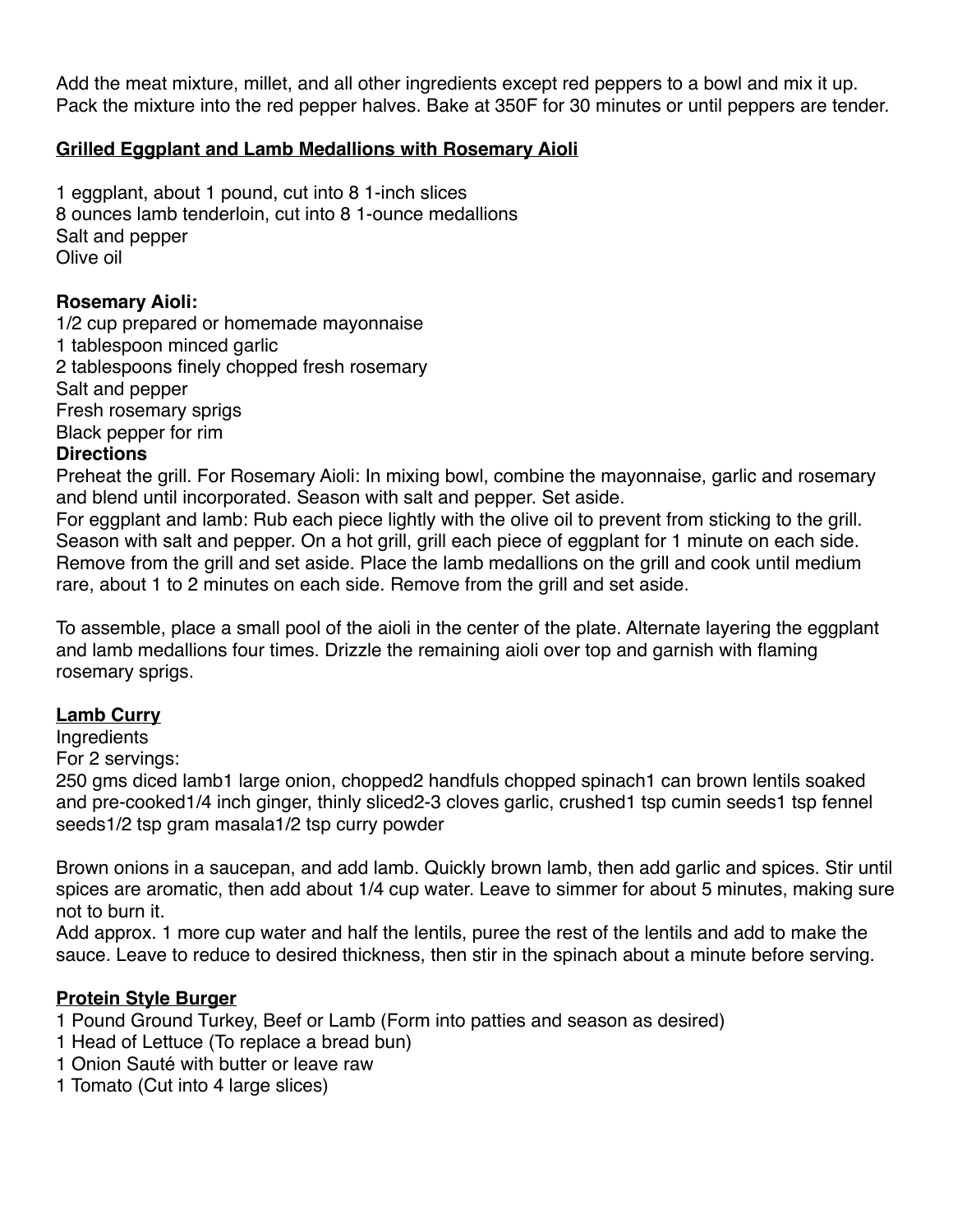# **Vegetarian**

#### **Vegetable Quiche**

For 2 servings: 1 Bell Pepper 2 Red Onions 1/2 Zucchini 3 Eggs 1 Clove Garlic Pine Nuts (a handful) Fresh Basil leaves (a handful) 3 Tbsp Olive Oil Green salad leaves

Preheat oven to 180C. Chop vegetables and panfry with 1 1/2 tbsp olive oil on medium heat for 3-4 minutes, then add to a well oiled ovenproof dish.

Add basil, garlic, pine nuts and eggs to the food processor. Now pour over the vegetables and bake for 25 minutes or until firm in the center. Serve with green salad.

## **Quinoa Pilaf**

Ingredients:

1 c quinoa

- 1 celery stalk, trimmed & chopped in small dice
- 1/2 sweet red pepper, chopped in small dice

1/2 c. cooked chickpeas

1 Tbsp olive oil

- 2 3 garlic cloves OR 1/2 tsp garlic powder
- 1 Tbsp peeled & minced fresh ginger OR 1/2 tsp dried ginger
- 1/2 tsp brown mustard seeds
- 1 bay leaf
- 1/4 tsp turmeric
- 1/2 tsp gr. Coriander
- 1/4 tsp cumin
- 1/4 tsp thyme leaf

1/2 tsp salt

1 3/4 cup water or soup stock

Optional: 2 cups chopped spinach or chard OR 1/4 c. minced parsley or cilantro OR 1/2 cup frozen peas

Fresh ground pepper to taste Directions:

- 1. Soak quinoa 5 minutes, rinse twice, leave to drain
- 2. Heat olive oil on medium low in a 3 4 qt saucepan or sauté pan
- 3. Peel & mince garlic & ginger, sauté with mustard seeds for 2 minutes
- 4. Chop celery and red pepper, add to pan, turn up the and sauté another five minutes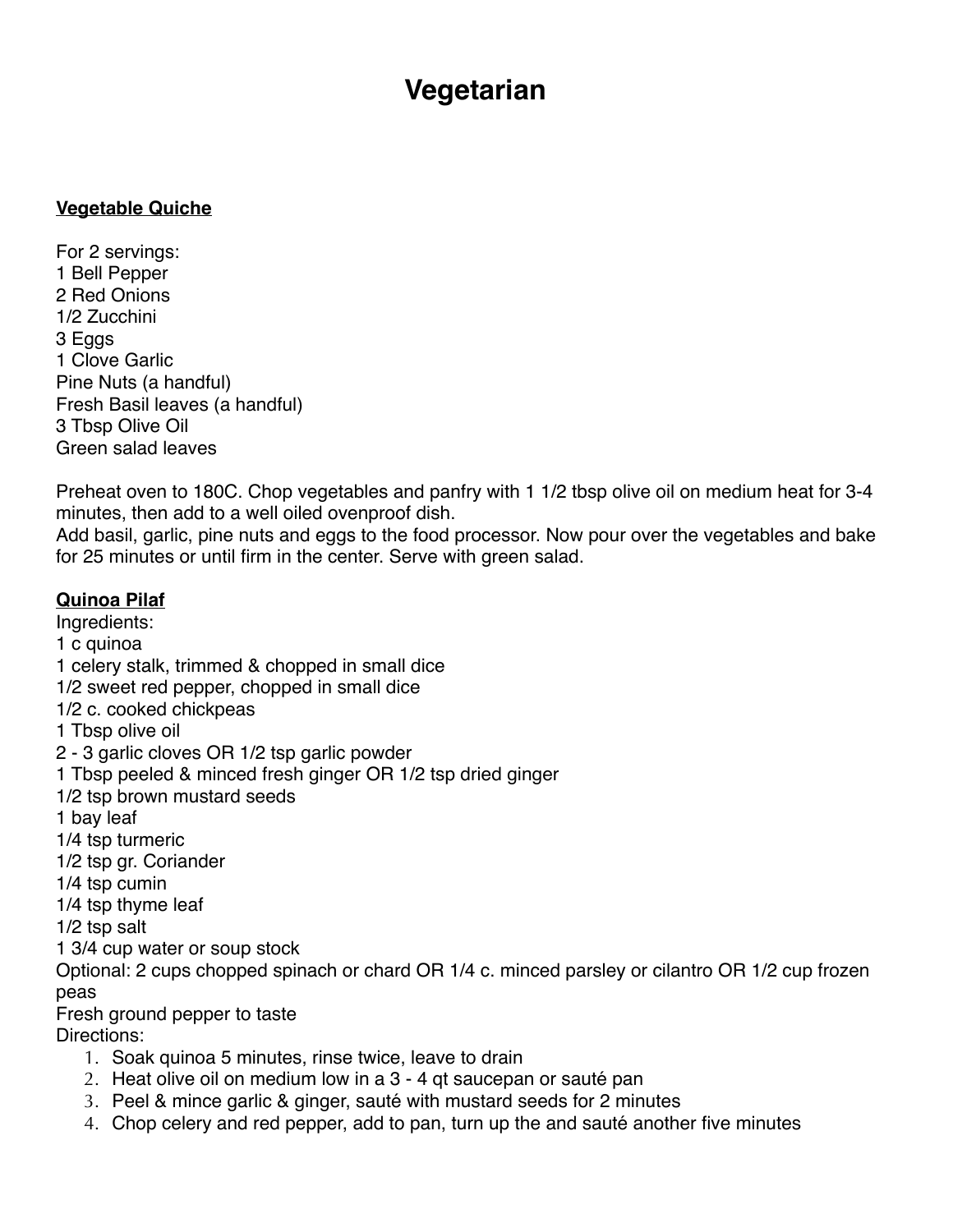- 5. Mix in the bay leaf, turmeric, coriander & cumin
- 6. Turn the heat to medium high. Add the quinoa and stir until it's dry and starting to pop
- 7. Add 1 3/4 c. hot water or stock, and salt. Bring to a boil, cover, and simmer 15 minutes
- 8. Stir in the optional greens, chickpeas, parsley or cilantro, and fresh ground pepper
- 9. Cover and cook 5 more minutes, then serve

## **Spiced Breakfast Quinoa**

1/2 cup quinoa

- 1 cup low-fat milk
- 1 cup water
- 1/2 teaspoon ground cinnamon
- 1/8 teaspoon ground nutmeg
- 1/8 teaspoon ground ginger
- Pinch of salt
- 1 tablespoons Super Good Stuff "Immune Sweet"
- 1/2 teaspoon vanilla extract
- 1 large egg white

# **Preparation**

- 1. Place quinoa in a fine-mesh sieve and rinse well with cold water. Heat a medium saucepan over medium-high heat. Add quinoa and cook, stirring, until the grains are separated and smell fragrant, 2 to 4 minutes. Stir in unsweetened non-dairy milk (see do's and don't list), water, cinnamon, nutmeg, ginger and salt. Bring to a boil. Reduce heat to maintain a simmer and cook uncovered, stirring occasionally, until the quinoa is tender, 20 to 25 minutes. Remove from heat. Stir in "Immune Sweet" and vanilla.
- 2. Whisk egg white in a small bowl with 1 tablespoon of the hot cereal. Repeat with 5 more tablespoons until the egg white is completely incorporated. Return the cereal to the saucepan and cook, stirring, over medium-low heat until thickened slightly, 1 to 2 minutes.

## **Tips & Notes**

Make Ahead Tip: Cover and refrigerate for up to 1 day; serve cold or reheat over low heat or in the microwave; thin with water or milk as desired.

## **Vegetable Omelet**

2-3 organic eggs 2 tbsp olive oil 2 tbsp chopped onion 2 tbsp chopped green pepper Handful of fresh spinach

Heat a skillet with olive oil, add onions and greens pepper, add spinach a few minutes later, stir fry until veggies are tender. Stir in the slightly beaten eggs until eggs are done. Serve immediately with sea salt.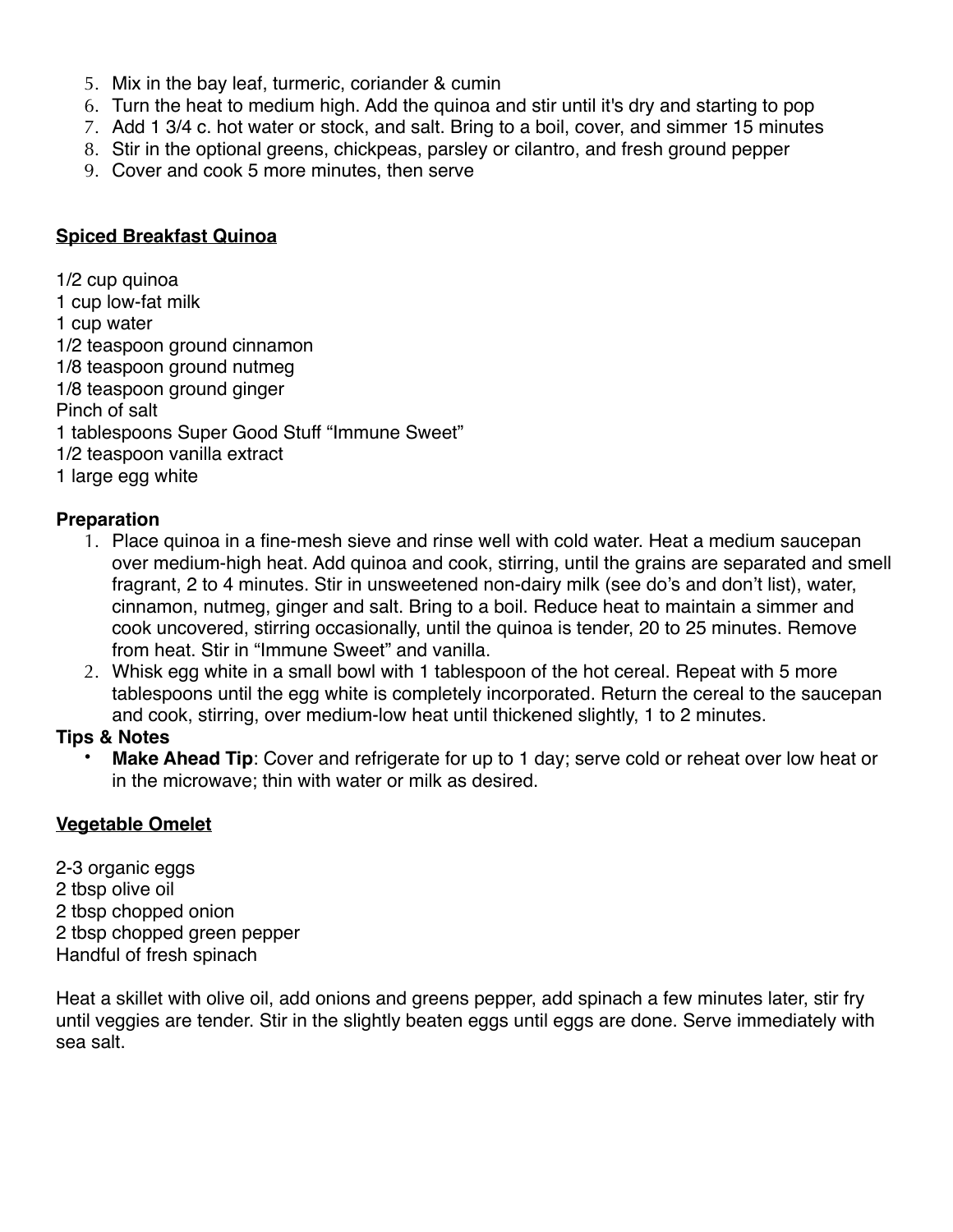## **Tomato Basil Soup Ingredients:**

2 cups water 2 cups roma tomato, chopped 1/2 cup sun dried tomatoes, soaked in water 1 cup celery, chopped 1/4 cup red pepper, chopped 1/4 cup basil, chopped 1/4 avocado 1/2 teaspoon nutritional yeast 3 dates, soaked 1/8 tsp. cayenne **Directions:** Blend for several minutes until warm. Enjoy!

# **Zucchini Spirals w/ Pomodora Sauce**

- 6 (1.2 kg) zucchini, about 2 ½ pounds
- 3 (370 g) Roma tomatoes, 13 ounces, seeded and chopped, divided use
- ¼ cup (60 g) sun-dried tomato powder
- 1 ½ tablespoons finely minced onion
- 1 tablespoon extra-virgin olive oil
- 1 tablespoon minced fresh basil leaves
- 1 ½ teaspoons minced, fresh oregano
- 1 (3 g) garlic clove, crushed
- ¼ teaspoon salt
- Pinch of freshly ground black pepper
- Pinch of cayenne
	- 1. Transform the zucchini into noodles using a spiral slicer.
	- 2. Place 1 ½ Roma tomatoes and rest of ingredients into the Vitamix or blender container and secure lid.
	- 3. Slowly turn machine on and off, scraping down side of container between pulses, until a paste is formed.
	- 4. Remove lid, add remaining tomatoes, and secure lid.
	- 5. Slowly turn machine on and off 1-3 times until a chunk texture is achieved.
	- 6. Allow the sauce to sit for 10 minutes to thicken before you serve it.
	- 7. Serve the Zucchini pasta on individual plates with a generous scoop of Pomodora Sauce on top.
	- 8. Stored in a sealed glass jar in the refrigerator, leftover Pomodora sauce will keep for up to 3 days.

# **Vegetable Stew and Quinoa Recipe**

# **Vegetable Stew:**

3 [cloves garlic](http://www.foodterms.com/encyclopedia/garlic/index.html), smashed

- 2 small turnips, peeled and quartered
- 1 medium yellow onion, quartered lengthwise, root end intact
- 1/2 [fennel](http://www.foodterms.com/encyclopedia/fennel/index.html) bulb, thickly sliced lengthwise, root end intact
- 1 tablespoon peeled, chopped, fresh ginger
- 1 tablespoon kosher salt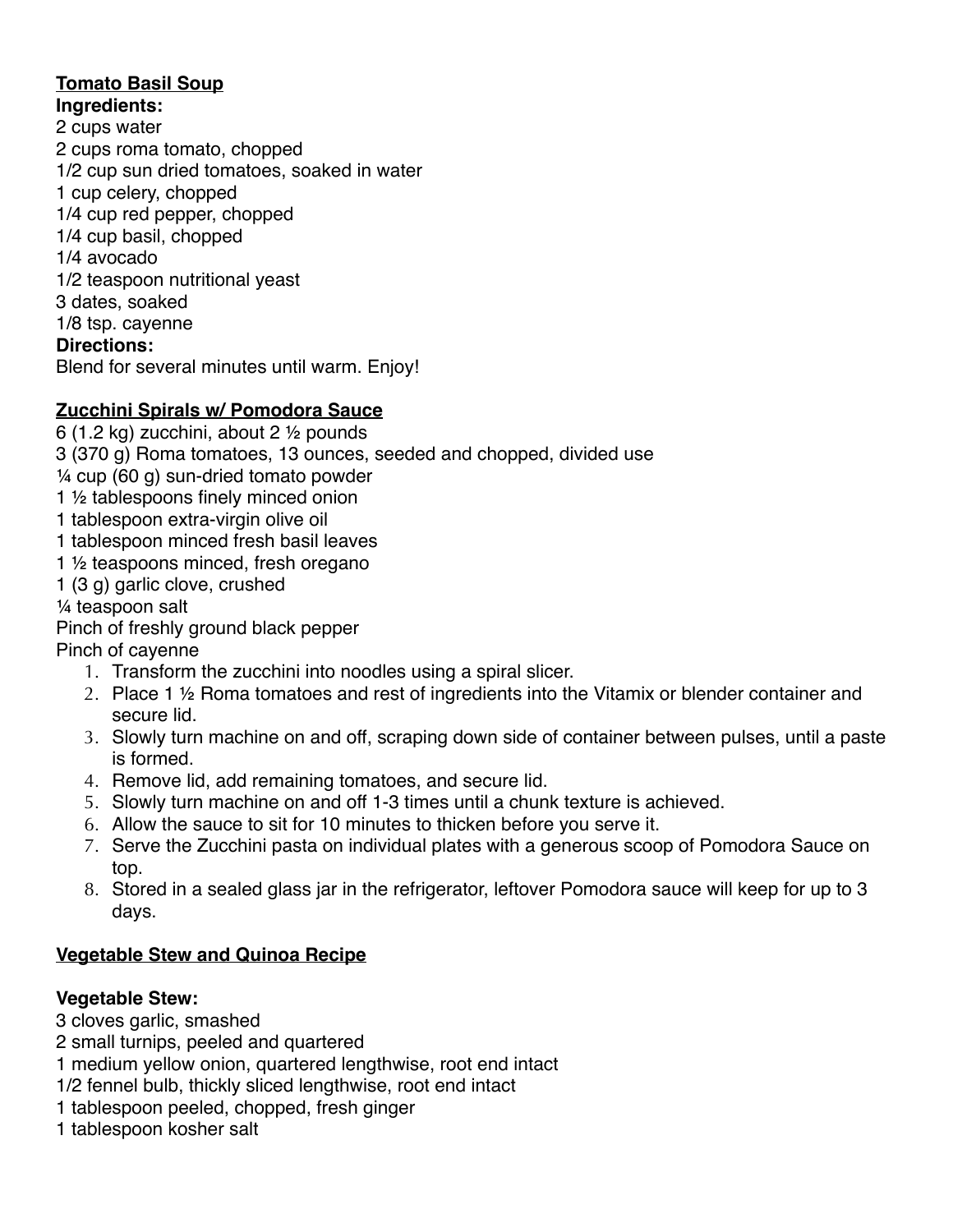2 teaspoons each ground cumin, [paprika,](http://www.foodterms.com/encyclopedia/paprika/index.html) and [sugar](http://www.foodterms.com/encyclopedia/sugar/index.html) 1 1/2 teaspoons ground [turmeric](http://www.foodterms.com/encyclopedia/turmeric/index.html) 1/8 teaspoon ground cloves 1 cinnamon stick, snapped in half 2 cups water 1 pound [Eggplant](http://www.foodterms.com/encyclopedia/butternut-squash/index.html) 1 small [zucchini,](http://www.foodterms.com/encyclopedia/zucchini/index.html) cut into 2-inch rounds 1 (15 1/2-ounce) can [chickpeas](http://www.foodterms.com/encyclopedia/chickpea/index.html), rinsed and drained 4 sprigs fresh [flat-leaf parsley,](http://www.foodterms.com/encyclopedia/parsley/index.html) tied together with kitchen string 1 cup canned whole peeled tomatoes, with their juices

# **Couscous:**

2 cups cold water

- 1 tablespoon [unsalted butter](http://www.foodterms.com/encyclopedia/butter/index.html)
- 1 teaspoon kosher salt
- 1 1/2 cups uncooked [quinoa](http://www.foodterms.com/encyclopedia/couscous/index.html)
- 1/2 cup sliced almonds, toasted

# **Directions**

For the stew: Put the garlic, [turnips](http://www.foodterms.com/encyclopedia/turnip/index.html), [onion](http://www.foodterms.com/encyclopedia/onion/index.html), fennel, [ginger](http://www.foodterms.com/encyclopedia/ginger/index.html), salt, [cumin](http://www.foodterms.com/encyclopedia/cumin/index.html), paprika, sugar, turmeric, cloves, and cinnamon in a large soup pot with a tight-fitting lid. Add 2 cups water and bring to a boil over high heat; cover, reduce the heat, and simmer until the vegetables are somewhat soft, about 10 minutes. Halve and seed the eggplant and cut it into wedges. Tie parsley sprigs together with kitchen string. Add zucchini, chickpeas, and parsley sprigs to the pot. Using your fingers and working over the pot, tear the [tomatoes](http://www.foodterms.com/encyclopedia/tomato/index.html) into big pieces and add them to the pot with their juices. [Simmer](http://www.foodterms.com/encyclopedia/simmer/index.html) the stew, covered, until it is slightly thick and fragrant, and the vegetables are fork tender but not mushy, about 15 minutes. (You can test the vegetables a bit sooner, remove them as soon as they are tender, and return them to the pot when you are ready to serve. All the vegetables should be tender enough to cut with the side of a fork, but still hold their shapes.) Remove [cinnamon sticks](http://www.foodterms.com/encyclopedia/cinnamon/index.html).

For the quinoa: Bring water to a boil with the butter and salt in a small [saucepan.](http://www.foodterms.com/encyclopedia/saucepan/index.html) Stir in the quinoa, pull the saucepan off the heat, cover, and set aside until the water has been absorbed and the quinoa is plump, about 5 minutes. Transfer to a bowl and fluff with a fork.

To serve, spread the quinoa over a large serving platter and, using a slotted spoon, mound the vegetables in the center. Pour some of the [broth](http://www.foodterms.com/encyclopedia/broth/index.html) over the vegetables and sprinkle with the almonds.

# **Breakfast Burritos**

## **Ingredients**

2 teaspoons canola oil 1/2 small red onion, diced (1 cup) 1 red bell pepper, seeded and diced 1 cup drained, rinsed canned black beans, preferably low-sodium 1/4 teaspoon chili flakes Salt and freshly ground black pepper 4 eggs and 4 egg whites Cooking spray Lettuce Cups 1/4 cup salsa 1 large tomato, (4 ounces) seeded and diced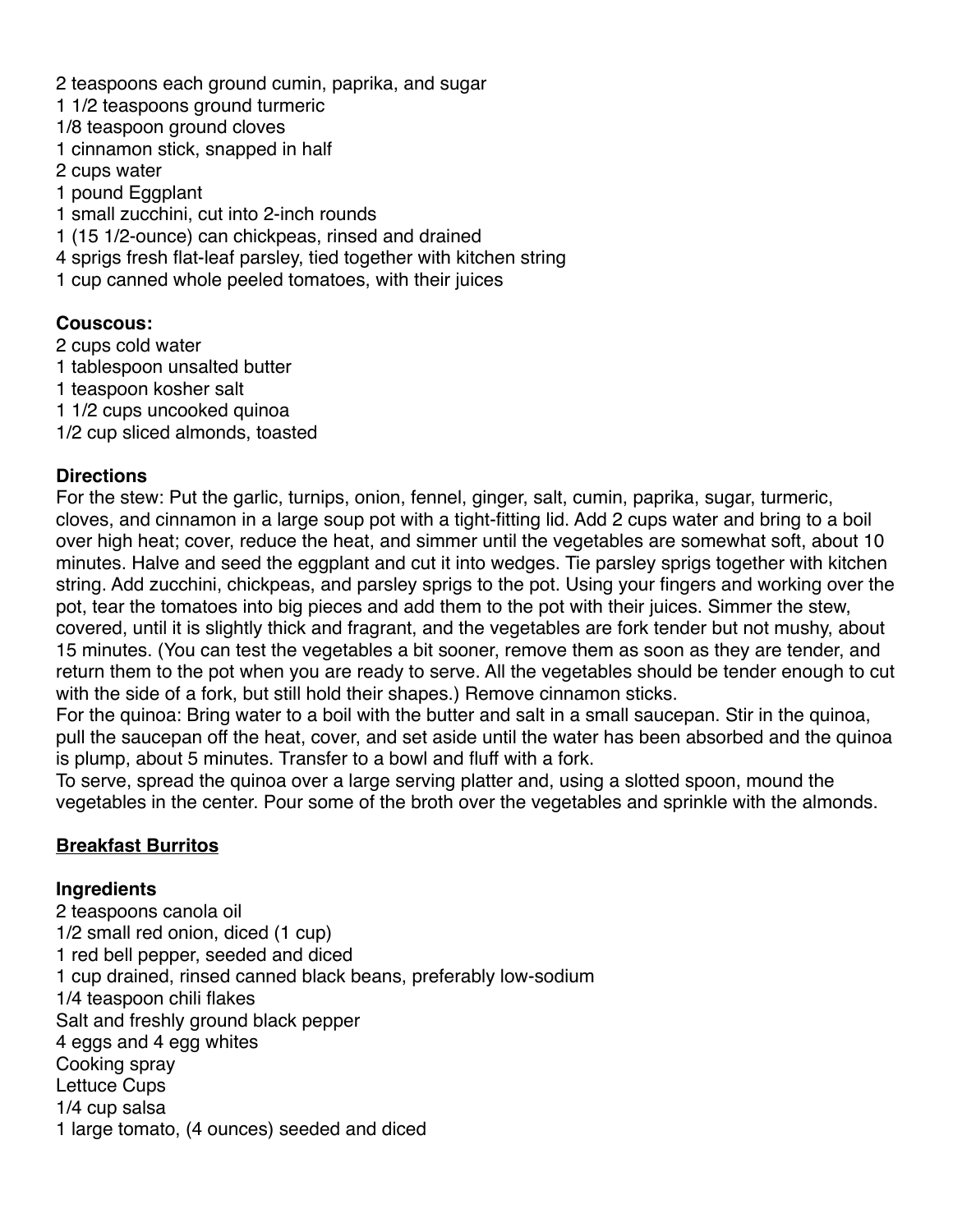1 small avocado (4 ounces), cubed

## **Directions**

Heat the canola oil in a large nonstick skillet over a medium-high heat. Cook the onions and peppers until onions are softened and peppers are slightly charred, about 8 minutes. Add black beans and red pepper flakes and cook until warmed through, another 3 minutes. Season with salt and pepper and transfer to a dish.

Whisk together the eggs and egg whites then stir in the cheese. Spray the skillet with cooking spray, and reheat the skillet over a medium heat. Reduce heat to low and add eggs, scrambling until cooked through, about 3 minutes. Spread each Lettuce Cup with 1 tablespoon each salsa, then layer with 1/4 of the black bean mixture, 1/4 of the scrambled eggs, some diced tomato and 1/4 of the avocado. Roll up burrito-style and serve.

# **Eggs Benedict**

1 tablespoon olive oil Hollandaise Sauce 1 shallot, thinly sliced 8 cups petite kale or baby spinach Freshly ground black pepper 1 large ripe tomato, cut into 4 slices 4 large eggs

Heat the oil in a large nonstick skillet. Add the kale, remove from the heat and stir until the kale wilts, about 2 minutes. Season with pepper. Set aside and keep warm.

Crack each egg into a mug and slip into the simmering water. Cook until the whites are at desired doneness, 3 to 5 minutes. Remove with a slotted spoon and place on each Benedict.

**Layer: Tomato Slice Sautéed Kale or Spinach Pouched Egg Hollandaise Sauce**

Hollandaise Sauce Recipe: **Ingredients** 4 egg yolks

1 tablespoon freshly squeezed lemon juice 1/2 cup unsalted butter, melted (1 stick) Pinch cayenne Pinch salt

## **Directions**

Vigorously whisk the egg yolks and lemon juice together in a stainless steel bowl and until the mixture is thickened and doubled in volume. Place the bowl over a saucepan containing barely simmering water (or use a double boiler,) the water should not touch the bottom of the bowl. Continue to whisk rapidly. Be careful not to let the eggs get too hot or they will scramble. Slowly drizzle in the melted butter and continue to whisk until the sauce is thickened and doubled in volume. Remove from heat, whisk in cayenne and salt. Cover and place in a warm spot until ready to use for the eggs Benedict. If the sauce gets too thick, whisk in a few drops of warm water before serving.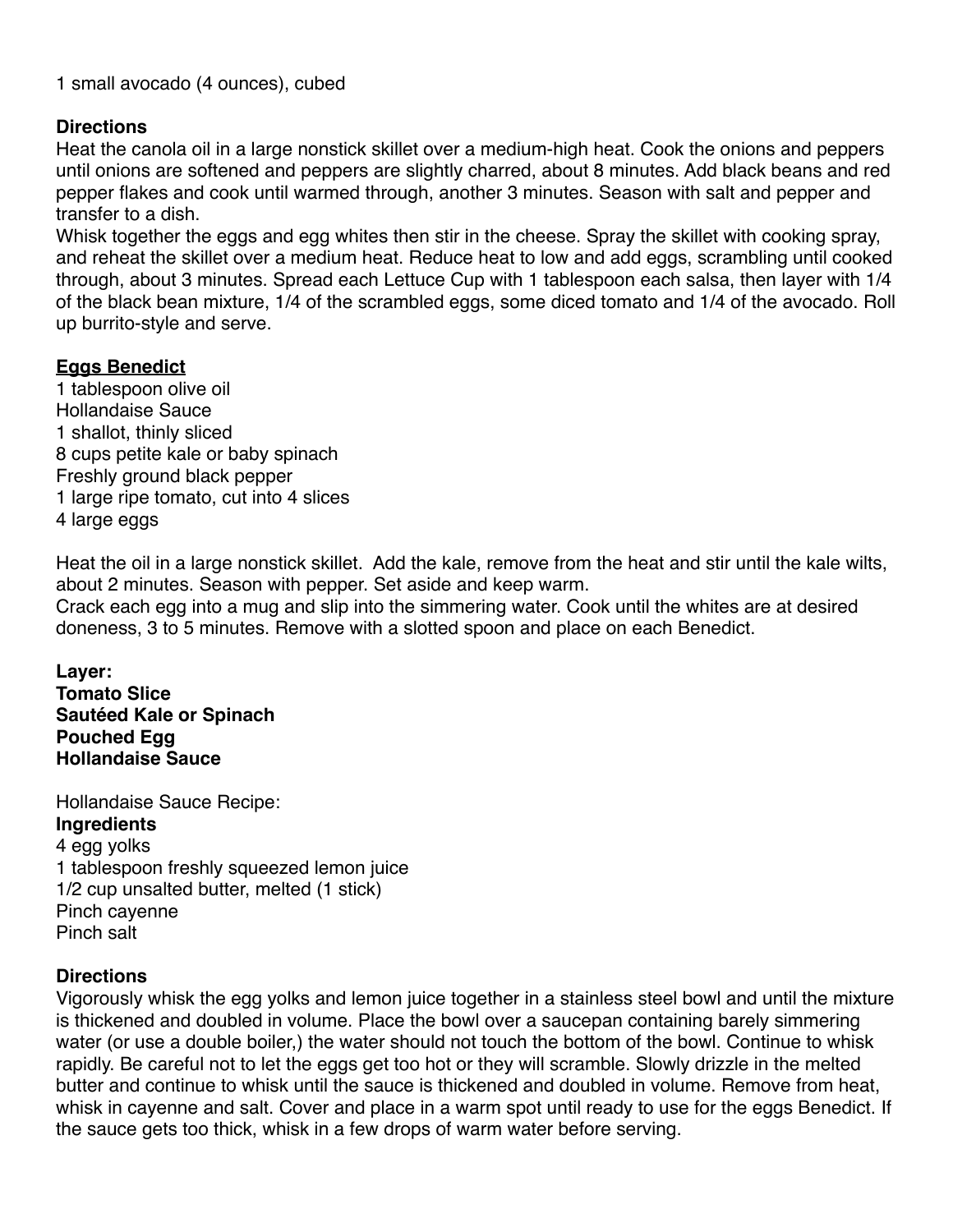# **Fish**

#### **Chipotle Lime Salmon**

1 lb. salmon, cut into 4 fillets

- 1-2 tablespoons Olive Oil
- 2 limes, sliced in half
- 1 teaspoon Celtic sea salt
- 1 teaspoon chipotle powder
	- 1. Preheat oven to 500°
	- 2. Rinse salmon, pat dry and place on a metal baking sheet
	- 3. Rub each fillet with olive oil
	- 4. Squeeze the juice from one-half lime onto each fillet
	- 5. Sprinkle fillets with salt and chipotle, then place a half lime on top of each fillet
	- 6. Turn down oven temperature to 275°
	- 7. Place salmon in oven and cook for 8-12 minutes, depending on how well done you like your fish

# **Crab Cakes**

- 1 tablespoon plus 2 teaspoons [extra-virgin olive oil](http://www.foodterms.com/encyclopedia/olive-oil/index.html)
- 2 scallions, thinly sliced
- 1/2 cup finely chopped [red bell pepper](http://www.foodterms.com/encyclopedia/red-bell-pepper/index.html)
- 1 cup Millet or Almond Mill
- 1 large egg, lightly beaten
- 2 teaspoons [Homemade Mayonnaise](http://www.foodterms.com/encyclopedia/dijon-mustard/index.html)
- 1 tablespoon fresh lemon juice, plus lemon wedges for serving
- 1/2 teaspoon Old Bay Seasoning
- 1 pound lump crab or crab claw meat, picked over
- Kosher salt and freshly ground pepper
- Olive-oil [cooking spray](http://www.foodterms.com/encyclopedia/cooking-spray/index.html)

## **Directions**

Heat 2 teaspoons olive oil in a large nonstick skillet over medium-high heat. Add the [scallions](http://www.foodterms.com/encyclopedia/scallion/index.html) and bell pepper and cook until they begin to soften, about 2 minutes. Cool slightly.

Mix 1/2 cup Millet or Almond Mill, and egg in a small bowl. In a medium bowl, whisk homemade mayonnaise, [lemon juice](http://www.foodterms.com/encyclopedia/lemon/index.html), Old Bay ; fold in the crabmeat, millet or almond mill mixture, scallion bell pepper mixture, 1/4 teaspoon salt and a pinch of pepper. Shape into 8 patties and refrigerate 30 minutes.

Coat the crab cakes with the remaining 1/2 cup millet or almond mill. Heat the remaining 1 tablespoon olive oil in the skillet over medium-high heat. Mist the crab cakes with cooking spray and cook, sprayed-side down, 3 to 4 minutes. Spray the tops, flip and cook 3 to 4 more minutes. Serve with lemon wedges.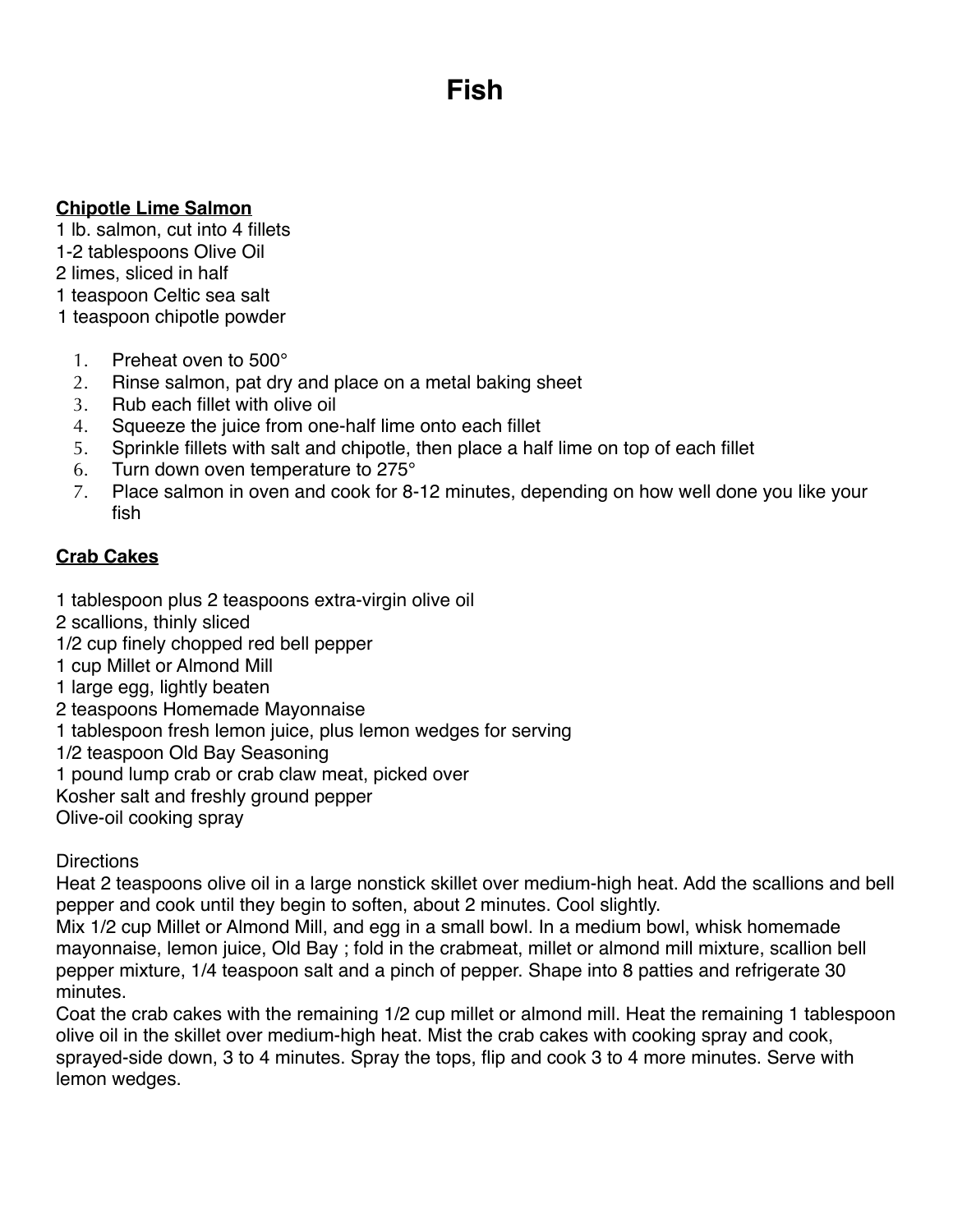# **Crab Avocado Salad**

Kosher salt 1/2 pound [green beans](http://www.foodterms.com/encyclopedia/green-bean/index.html), halved 3 tablespoons low-fat mayonnaise 1 to 2 tablespoons fresh lemon juice 1/2 cup chopped fresh chives 1/4 cup chopped fresh basil 3 [anchovy fillets](http://www.foodterms.com/encyclopedia/anchovy/index.html), chopped Freshly ground pepper 1/2 pound lump or claw crabmeat 1 Avocado, halved, pitted and diced 3 romaine hearts, chopped 1 pint [cherry tomatoes,](http://www.foodterms.com/encyclopedia/tomato/index.html) halved

#### **Directions**

Bring a [saucepan](http://www.foodterms.com/encyclopedia/saucepan/index.html) of salted water to a boil. Add the haricots verts and cook until crisp-tender, 3 to 5 minutes. Drain and run under cold water to stop the cooking.

Puree the [mayonnaise](http://www.foodterms.com/encyclopedia/mayonnaise/index.html), [lemon juice](http://www.foodterms.com/encyclopedia/lemon/index.html), chives, basil and [anchovies](http://www.foodterms.com/encyclopedia/anchovy/index.html) in a [blender](http://www.foodterms.com/encyclopedia/blender/index.html) until smooth. Season with salt and pepper.

Toss the crabmeat, half of the avocado and about 1 tablespoon of the yogurt [dressing](http://www.foodterms.com/encyclopedia/dressing/index.html) in a small bowl. Toss the romaine, haricots verts and the remaining avocado with the remaining dressing in a large bowl.

Divide the romaine salad among plates, top with the tomatoes and place some of the crab mixture in the center.

## **Parchment-Baked Halibut With Pesto, Zucchini, and Onion**

6-ounce halibut fillets 1/4 cup commercial pesto 1 cup shredded onion 1 cup shredded zucchini 3/4 teaspoon salt, divided 1/2 teaspoon freshly ground pepper, divided 4 teaspoons olive oil 4 teaspoons vegetable stock

Preheat oven to 450°. Follow directions for heart-shaped parchment package below.Unfold parchment heart, and coat lightly with cooking spray, leaving a 2-inch border ungreased at edge. Place fillet on one side so that it touches the fold, but not the ungreased border. Spread 1 tablespoon pesto over fillet; top with 1/4 cup carrot and 1/4 cup zucchini. Sprinkle with one-fourth of salt and pepper. Drizzle fillet with 1 teaspoon oil and 1 teaspoon wine.Fold paper; seal edges with narrow folds. Repeat with the remaining parchment paper, fish, and vegetables.Place packets on baking sheets. Bake at 450° for 15 minutes or until puffy and lightly browned. To serve, open packets and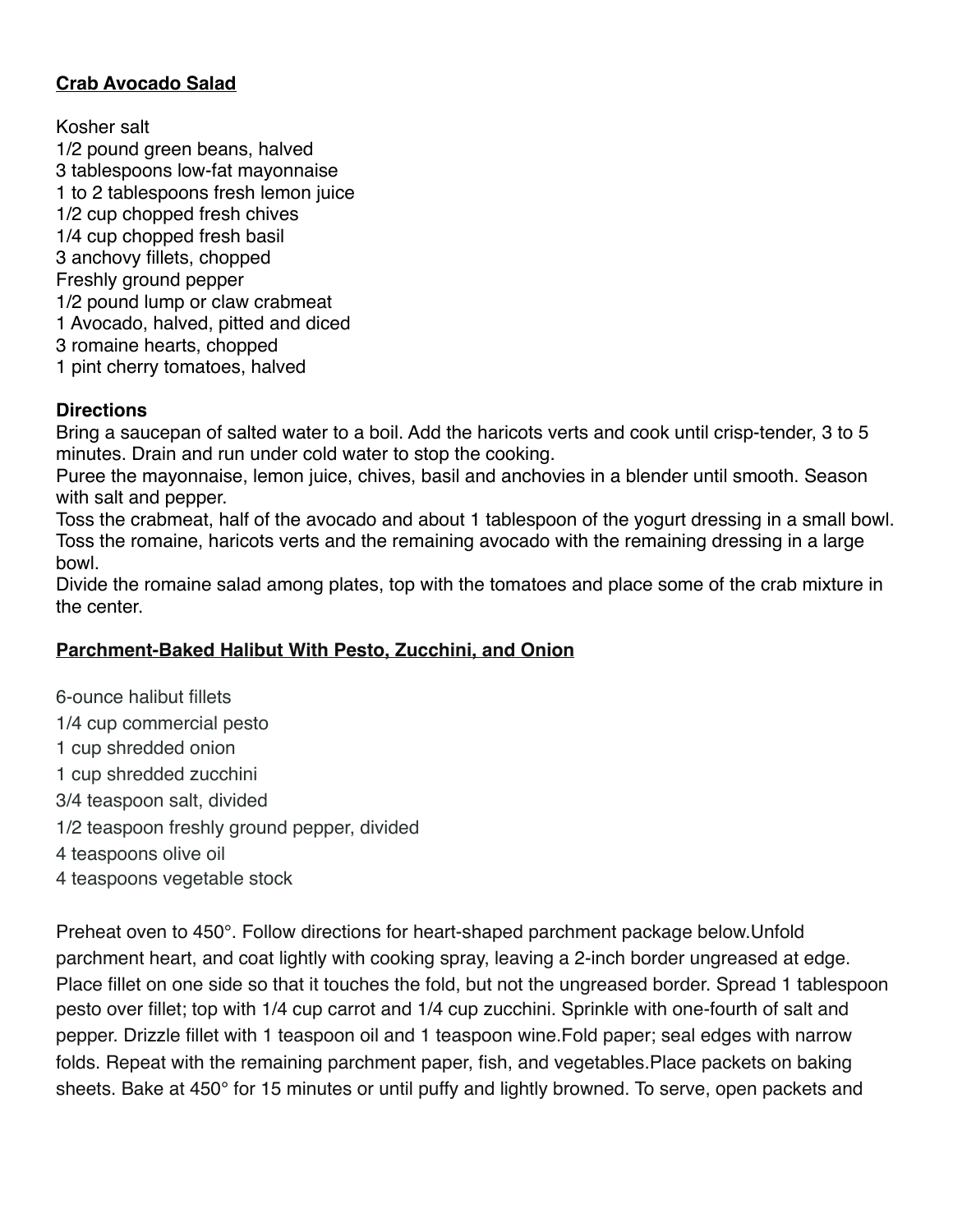transfer the fillets with their vegetable topping to plates; pour juices over top. Or serve right in packets; carefully transfer to plates and pierce each to allow steam to escape.

# **Cod With Pine Nut Brown Butter and Garlicky Spinach**

1 tablespoon butter 3 tablespoons pine nuts 3 tablespoons fresh lemon juice, divided 4 cod or sole fillets (about 5 ounces each) 1/2 teaspoon salt1 /4 teaspoon freshly ground black pepper 3 teaspoons olive oil, divided 2 garlic cloves, minced2 (10-ounce) packages fresh spinach, washed and trimmed Lemon wedges

# **Directions:**

Melt butter in large, heavy nonstick skillet over medium heat. Add nuts and 2 tablespoons lemon juice, and stir; cook 1 minute or until nuts are golden brown. Remove from pan and set aside.Season fish with salt and pepper. Add 2 teaspoons oil to skillet over medium-high heat. Add fish; cook 2 minutes per side, until it flakes. Transfer to platter; place nuts on top of fish. Tent with foil to keep warm.Wipe skillet clean with a paper towel. Warm remaining 1 teaspoon oil over medium heat. Add garlic and spinach; cook 5 minutes, stirring until spinach wilts. Add remaining lemon juice; cook 1 minute to blend flavors. Place spinach on serving platter; top with fillets. Serve with lemon wedges.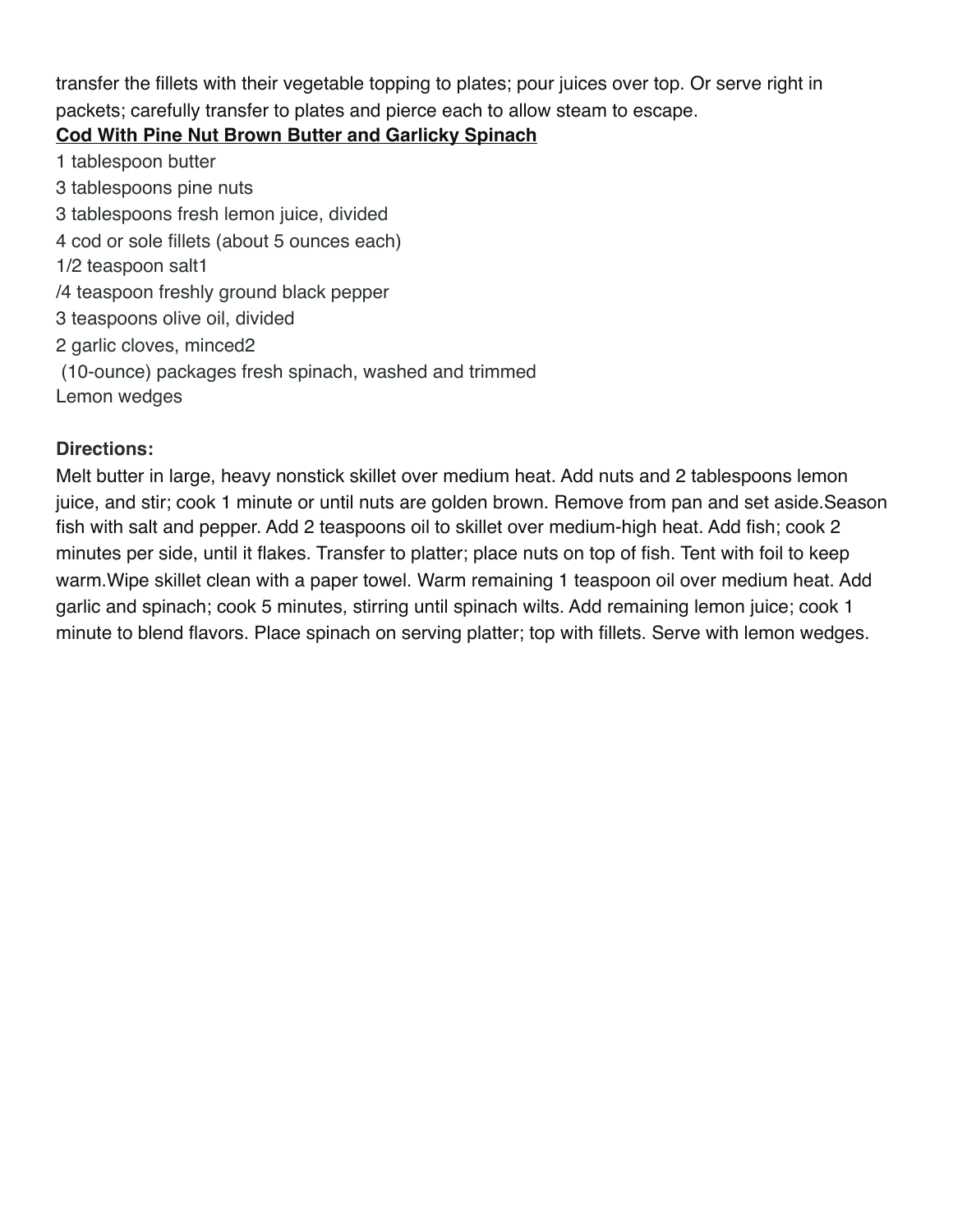# **Sides & Sauces**

#### **Grilled Artichokes With Remoulade**

#### **Grilled Artichokes**

2 large [artichokes](http://www.food.com/about/artichoke-188) 1 [lemon,](http://www.food.com/about/lemon-125) quartered 3⁄4 cup [olive oil](http://www.food.com/about/olive-oil-495) 4 [garlic cloves](http://www.food.com/about/garlic-165), chopped 1 teaspoon [salt](http://www.food.com/about/salt-359) 1⁄2 teaspoon [ground black pepper](http://www.food.com/about/pepper-337)

#### **Remoulade**

2 cups [mayonnaise](http://www.food.com/about/mayonnaise-159) (see protocol mayonnaise below) 2 [garlic cloves](http://www.food.com/about/garlic-165), minced 2 teaspoons [capers](http://www.food.com/about/caper-13) 1 tablespoon [lemon juice](http://www.food.com/about/lemon-juice-55) salt & freshly ground black pepper

#### Directions:

Trim the tops and ends of leaves from the artichokes, cut in half lengthwise and remove the fuzzy choke. Squeeze a bit of lemon on immediately to prevent browning. If preparing artichokes ahead of time, place them in a bowl of lemon water until ready to boil. If unsure how to properly prep an artichoke, look online for an easy demonstration.Bring a large pot of water to a boil. Meanwhile, preheat an outdoor grill for medium-high heat.Add artichokes to boiling water, and cook for about 25 minutes. Drain well. Squeeze the remaining lemon wedges into a medium bowl. Stir in the olive oil and garlic, and season with salt and pepper. Brush the artichokes with a coating of the garlic dip, and place them on the preheated grill. Grill the artichokes for 5 to 10 minutes, basting with dip and turning frequently, until the tips are a little charred. Serve immediately with remoulade. In a medium bowl, combine all the ingredients and mix well. Season, to taste, with salt and pepper. Refrigerate for several hours prior to serving.

#### **Raw Onion Bread**

3 sweet onions 1 cup Ground Flax Seeds 1 cup Sesame Seeds 1/3 cup Olive oil 1/3 cup Namo Shoyu One teaspoon agave Pinch of Cayenne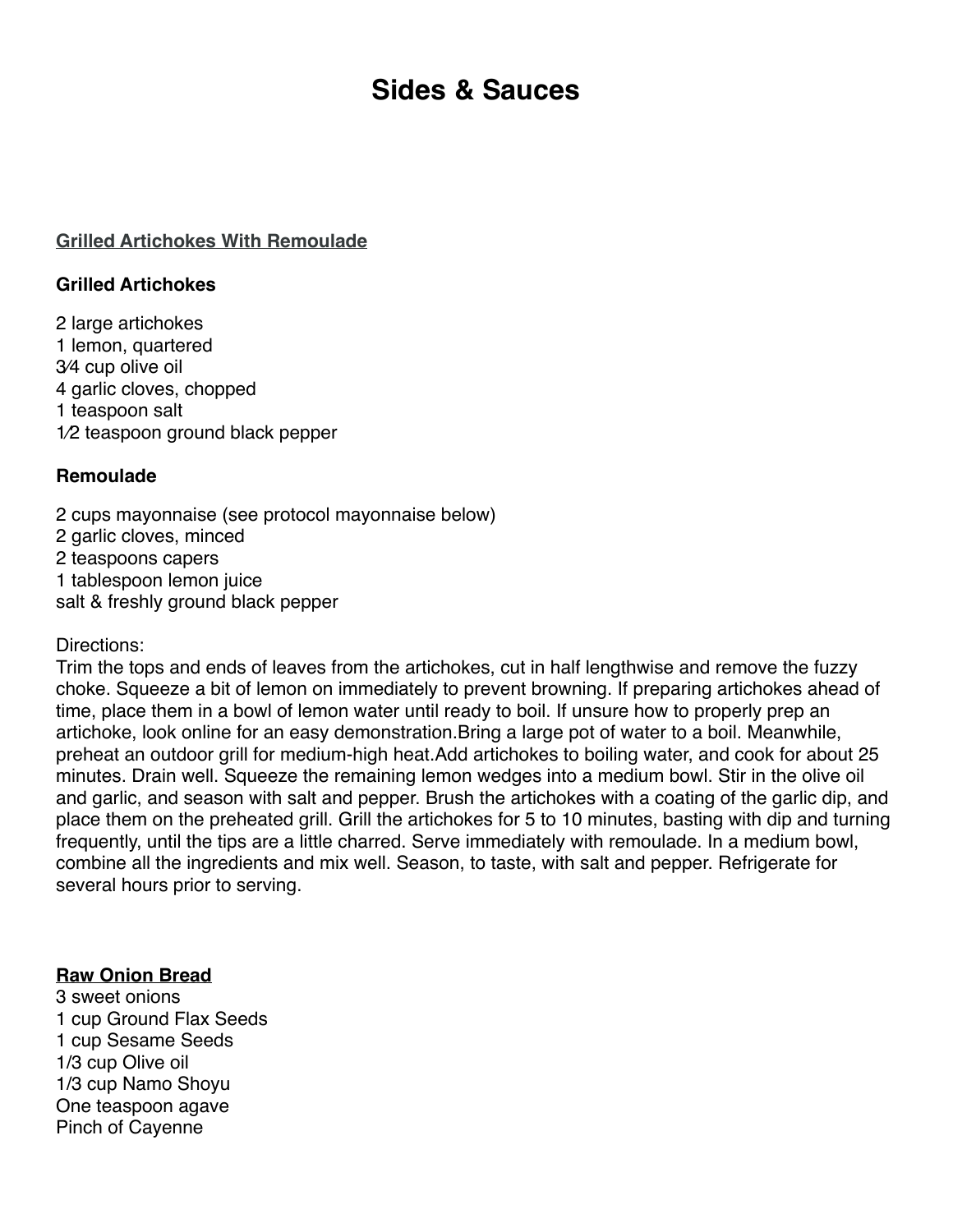Pinch of Black Pepper For garnish, Gamachio sprinkles (Extra option, pearl tomato) Blend ingredients in food processor Spread on dehydrator sheet, sprinkle Gamachio on top Set in dehydrator for 110 degrees for nine hours till crisp

## **Zucchini Muffins**

3 c. grated zucchini 3 eggs, beaten 2 1/2 cups almond flour 1/3 c. coconut oil 1/4-1/2 c. yacon powder (cheaper than the syrup, still ok?) 1/2 teas. liquid stevia (made from powder, directions on this site) 2 teas. cinnamon 1 teas. baking soda 1/4 teas. salt Mix almond flour, oil, yacon, and zucchini. Add beaten eggs, cinnamon, salt, baking soda, and stevia. Mix well. Bake in muffin tins, lined with papers, at 350 degrees for 25-30 min. Super yummy!

# **Chili Kale Chips**

1 bunch kale, ribs removed and torn into pieces 1 to 2 tablespoons olive oil 2 teaspoons chili powder Salt

## **Directions**

Preheat the oven to 350 degrees F.

In a bowl, combine the kale and 1 tablespoon olive oil. Use your fingers to massage the oil into the kale. If it seems dry, add more oil. Season with chili powder and salt and toss to coat. Spread the kale onto 2 baking sheets. Bake until the chips look crisp, 10 to 15 minutes, rotating the baking sheets halfway through.

## **Spicy Baked Chickpeas**

2 (15-ounce) cans chickpeas 2 tablespoons olive oil 1 teaspoon Spanish smoked paprika 1 teaspoon ground cumin Pinch cayenne pepper, or to taste Kosher salt

## **Directions**

Preheat the oven to 400 degrees F.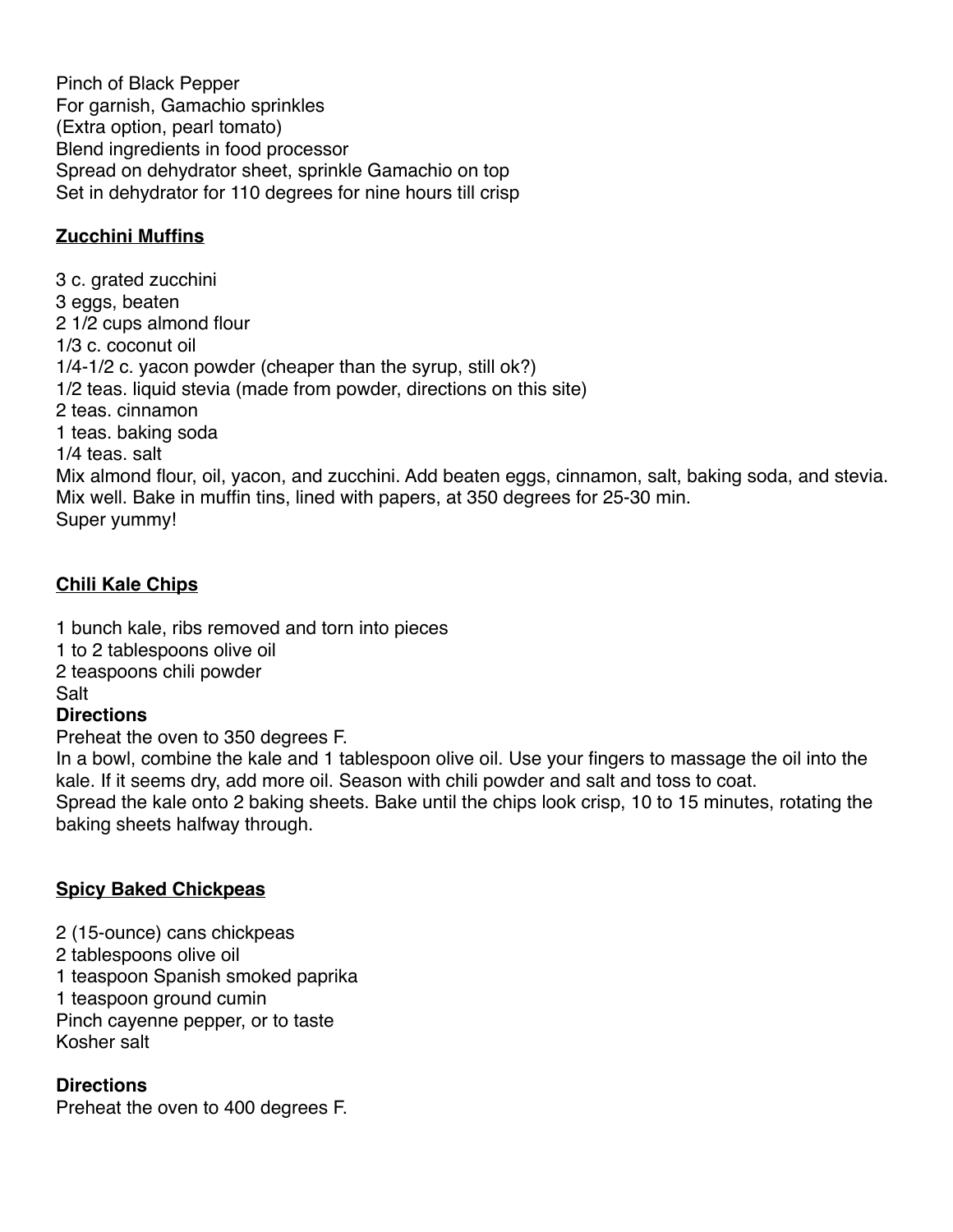Rinse and drain the chickpeas and dry by rolling them around in a kitchen towel. Combine the oil, paprika cumin, cayenne and salt in a large bowl. Add chickpeas and toss to coat evenly. Transfer the chickpeas to a parchment-lined baking sheet and spread them out in a single layer. Bake until golden and crispy, 25 to 35 minutes, shaking the tray to toss after 15 minutes. Remove the baking sheet from the oven and transfer the chickpeas to a serving bowl.

#### **Homemade Mayonnaise**

2 whole eggs 2 tablespoons lemon juice 1/2 teaspoon salt, or to taste 1/2 teaspoon white pepper 2 cups vegetable oil (approx.)

#### **Preparation:**

In the bowl of a food processor on slow speed, blend together the eggs, lemon juice , salt and white pepper.

Increase the speed to high and add the vegetable oil in a slow, continuous trickle through the feeder tube until the mayonnaise thickens. How much oil this takes depends on how large the eggs were. In general, I determine that the mayonnaise is adequately thick when it forms a doughnut shape around the blade with "ripples" on top.

*(Note: There's no need to actually measure the oil; I simply pour the oil in as thin a stream as possible directly from the bottle.*

Taste the mayonnaise, and adjust the seasoning and lemon juice to taste. Briefly blend again to incorporate any additions. If you feel the mayonnaise is too thick, simply add very hot water one teaspoon at a time with the motor running until the mayonnaise has the desired consistency. Immediately store the homemade whole egg mayonnaise in a jar or plastic container in the refrigerator. Discard unused homemade mayonnaise after 10 days.

#### **Brazil Nut Cheese**

1 cup Brazil Nuts 1 teaspoon Chopped Garlic 1/3 teaspoon salt In a food processor blend until fluffy. Set aside.

## **Broccoli Rabe with Garlic**

1 bunch broccoli rabe, trim off tough stems on bottom 2 tablespoonsExtra virgin olive oil 10 garlic cloves ¼ teaspoon Celtic Sea Salt ¼ teaspoon black pepper

- 1. Heat oil in a large skillet
- 2. Add garlic to skillet and cook over medium heat until lightly browned, a few minutes
- 3. Add broccoli rabe to skillet, and cook until wilted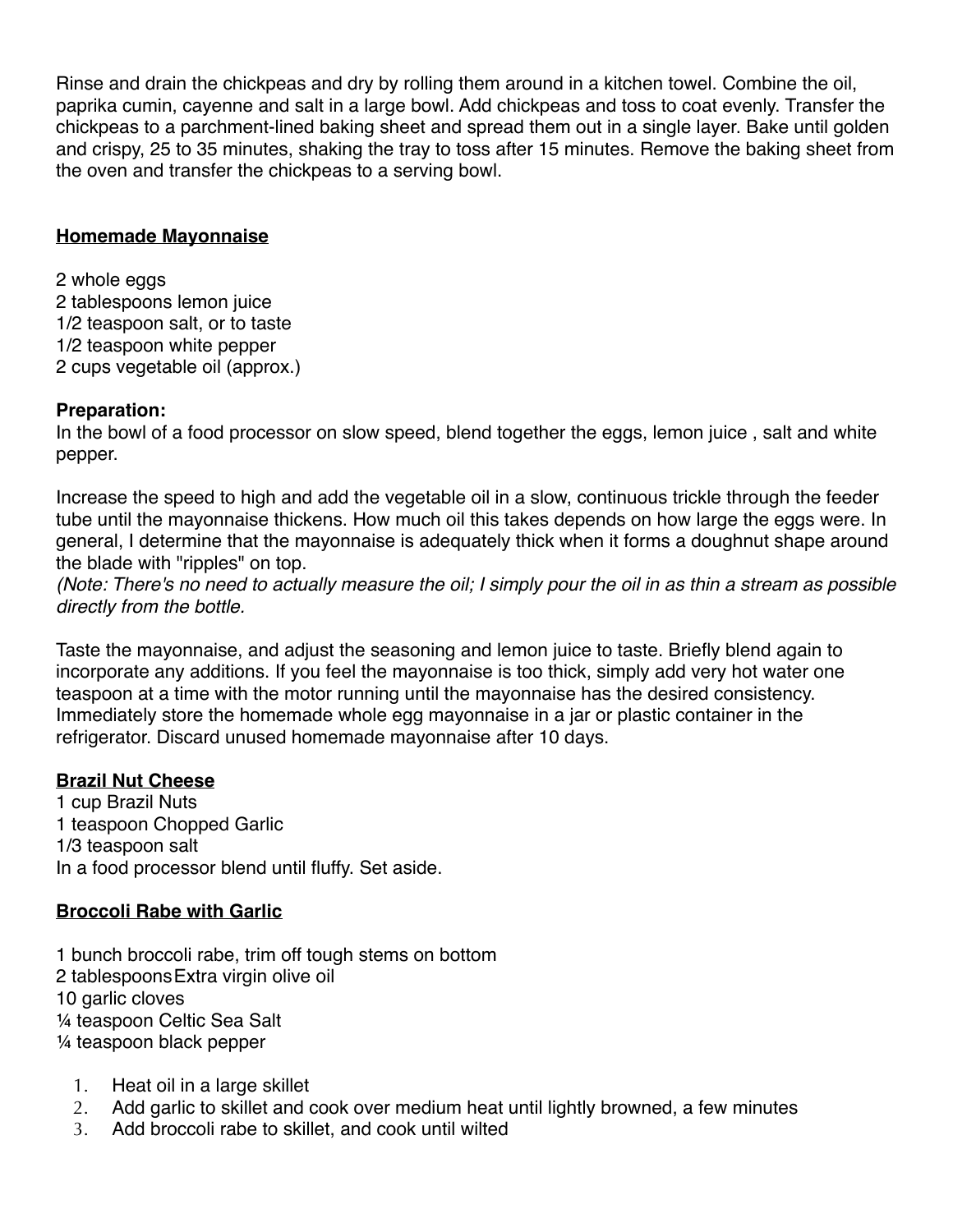- 4. Sprinkle with salt and pepper
- 5. Transfer to a bowl and serve

#### **Millet with Roasted Sunflower Seeds**

Prep time: 5 minutes Cooking time: 45 minutes Yields: 4 people

1 cup millet 1/2 cup sunflower seeds 3 cups water Pinch of sea salt Directions:

- 1. Wash and drain millet.
- 2. Dry-roast sunflower seeds in a skillet over medium heat until they smell nutty, approximately 4 minutes.
- 3. Bring water to boil and add millet and seeds.
- 4. Cover and simmer for 30 minutes.
- 5. When done, fluff and let sit for 10 minutes. Mix, serve and enjoy.

Notes:

• If millet is too dry for you, add more water when cooking. Or add a tablespoon of olive oil when it is done.

#### **Salad Option w/ Avocado Caesar**

One head of Romaine Lettuce ½ cup capers Wash and chop Romaine lettuce to bite size portions

#### **Avocado Caesar Dressing**

1 cup avocado 1 cup water Pinch of sea salt 1 teaspoon black pepper 2 tablespoons lemon 1 tablespoon olive oil Pinch of cayenne Blend in Vitamix or blender until cream and smooth Mix the romaine lettuce, and capers with the salad dressing add the Brazil Nut Cheese on top and enjoy!

## **Hummus**

Garbanzo beans three cans ¾ cup tahini ½ cup fresh lemon juice 2 medium garlic cloves, minced High quality sea salt to taste Blend all ingredients in the blender together until smooth.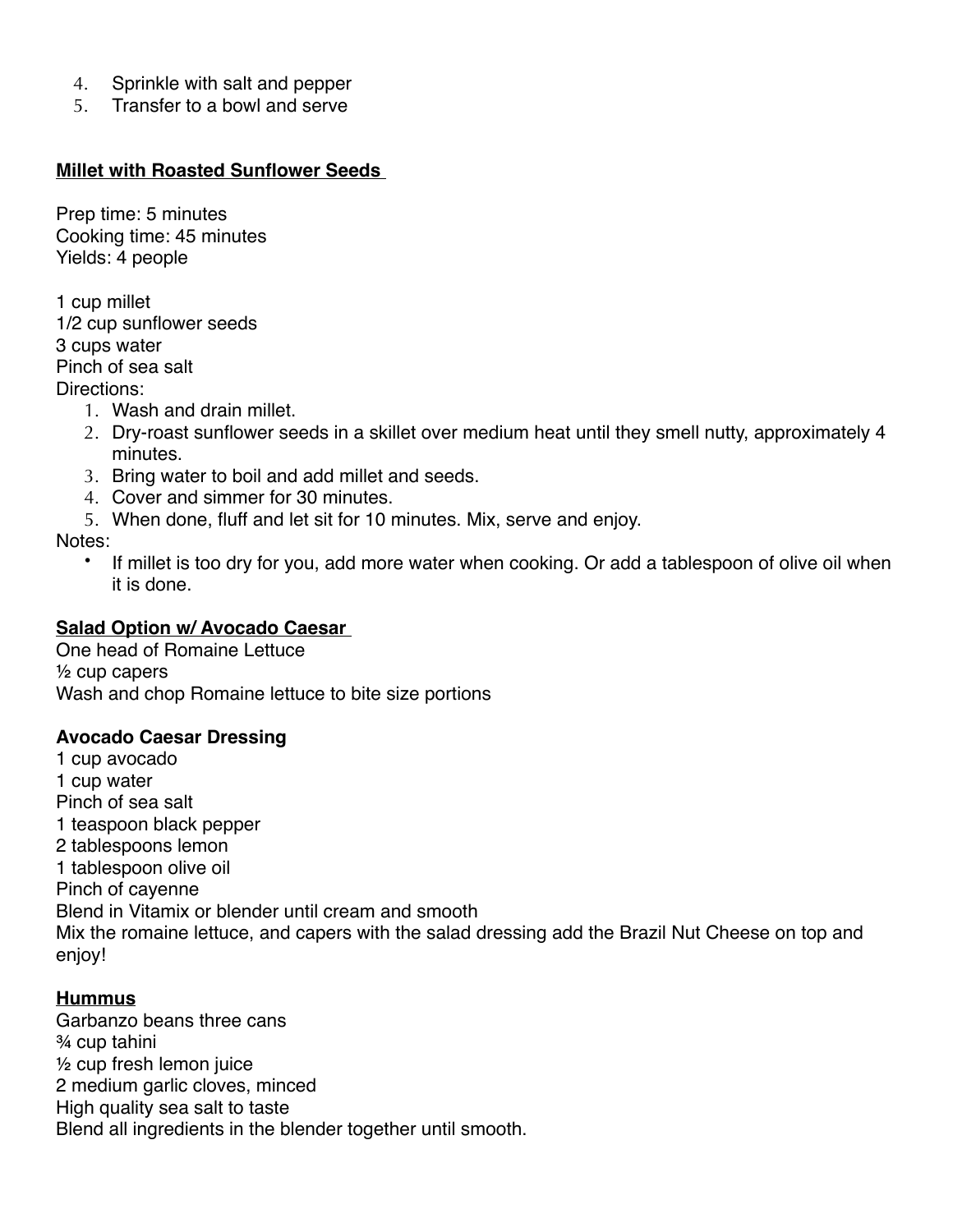#### **Alfredo Sauce**

1 cup macadamia Nuts (non-soaked) ½ cup of almond milk 2 tablespoons chopped scallions ½ teaspoon chopped Garlic ½ teaspoon nutritional yeast Pinch of salt Pinch of nutmeg Pinch of white pepper Blend ingredients until creamy. Serve on top of your noodles.

# **Herbed Quinoa**

## Quinoa

2 3/4 cups low-sodium chicken stock 1/4 cup fresh lemon juice 1 1/2 cups quinoa

## **Dressing**

1/4 cup extra-virgin olive oil 1/4 cup fresh lemon juice 3/4 cup chopped fresh basil leaves 1/4 cup chopped fresh parsley leaves 1 tablespoon chopped fresh thyme leaves 2 teaspoons lemon zest Kosher salt and freshly ground black pepper

For the quinoa: In a medium saucepan, add the chicken stock, lemon juice and quinoa. Bring to a boil over medium-high heat. Reduce the heat to a simmer, cover the pan and cook until all the liquid is absorbed, about 12 to 15 minutes.

For the dressing: In a small bowl, mix together the olive oil, lemon juice, basil, parsley, thyme, and lemon zest. Season with salt and pepper, to taste.

Pour the dressing over the quinoa and toss until all the ingredients are coated. Transfer the quinoa to a bowl. Season with salt and pepper, to taste, and serve.

## **Baked Beans With Swiss Chard**

1 tablespoon extra-virgin olive oil 1/2 small onion, chopped 1 small stalk celery, finely chopped 2 cloves garlic, finely chopped Kosher salt and freshly ground pepper 1 small bunch Swiss chard or mustard greens, stems removed, leaves chopped 1/2 cup diced smoked turkey 1 15-ounce can whole tomatoes, crushed by hand 2 15-ounce cans pinto beans, drained and rinsed